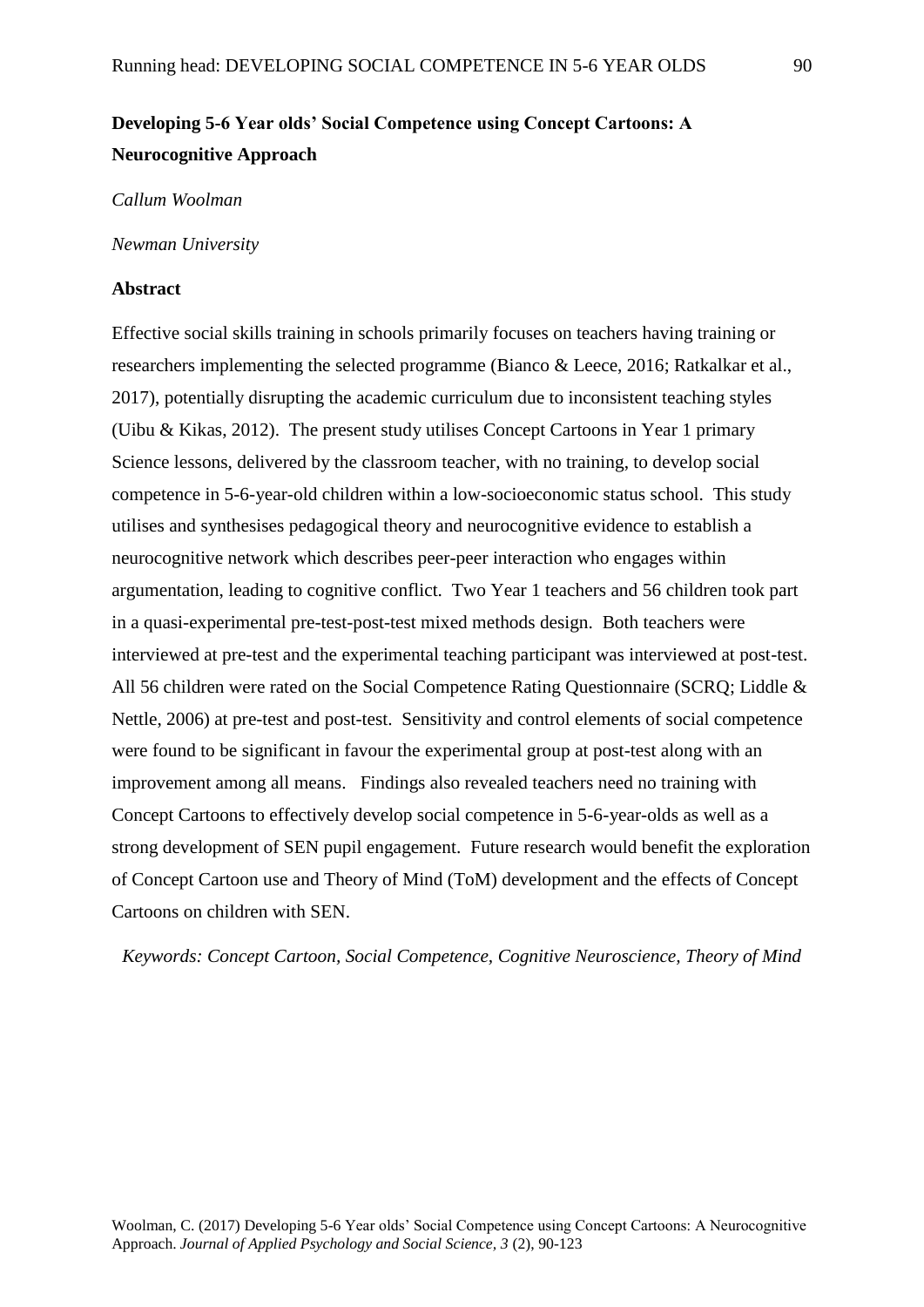Social competence, the ability to successfully interact with another human being is critical to primary school education, as well as daily life (Bosacki, 2015). However, young children may find it difficult to socialise and have high social competence within the classroom, leading to poor behaviour and a potential academic fall (Arnold, Kupersmidt, Voegler-Lee & Marshall, 2012). Regarding the definition of social competence, it relates closely to emotional intelligence (Gkonou & Mercer, 2017) and Theory of Mind (ToM; Bosacki & Astington, 1999), however, Astington and Jenkins (1995) noted the concept of social understanding needs to be differentiated into various aspects. Social competence is therefore supported by a wide range of abilities, referred to as social skills (Reichard & Riggio, 2008), in which Riggio (1986) categorises into expressivity, sensitivity and control. Expressivity refers to one's ability to express, spontaneously and accurately, felt emotional states; sensitivity refers to one's ability to receive and decode nonverbal communication; control refers to one's ability to regulate social interaction (Graham, West & Squire, 2017). Other studies, however, simply define social competence as effectiveness in social interaction (Bosacki & Astington, 1999; Gómez-Ortiz, Romera & Ortega-Ruiz, 2017). This study aims to use Concept Cartoons – a pedagogical tool – to develop social competence in young children, but due to the multidimensionality of social competence, both definitions will be synthesised for the present study.

# **Developing Social Competence**

Typical social deficits appear in children with neurodevelopmental disorders such as Autism Spectrum Disorders (ASD; Caçola, Miller & Williamson, 2017), and by highlighting the deficient brain areas involved, a stimulus, here Concept Cartoons, can be introduced to promote and develop such deficits (Samson & Michel, 2013). However, research on neurotypicals must be completed first to identify the rationale for further study on children with neurodevelopmental disorders. Therefore, an examination of deficient brain anatomy is completed to outline this neural network to coincide with a theoretical, neurological response to Concept Cartoon pedagogy.

Due to neurodevelopmental disorders, and social and emotional challenges within children, psychologists and schools have utilised different methods to effectively develop their social competence. For example, children with ASD have difficulty initiating and maintaining successful social interaction (American Psychiatric Association, 2013), suggesting depleted social competence. This is argued to be the neurocognitive systems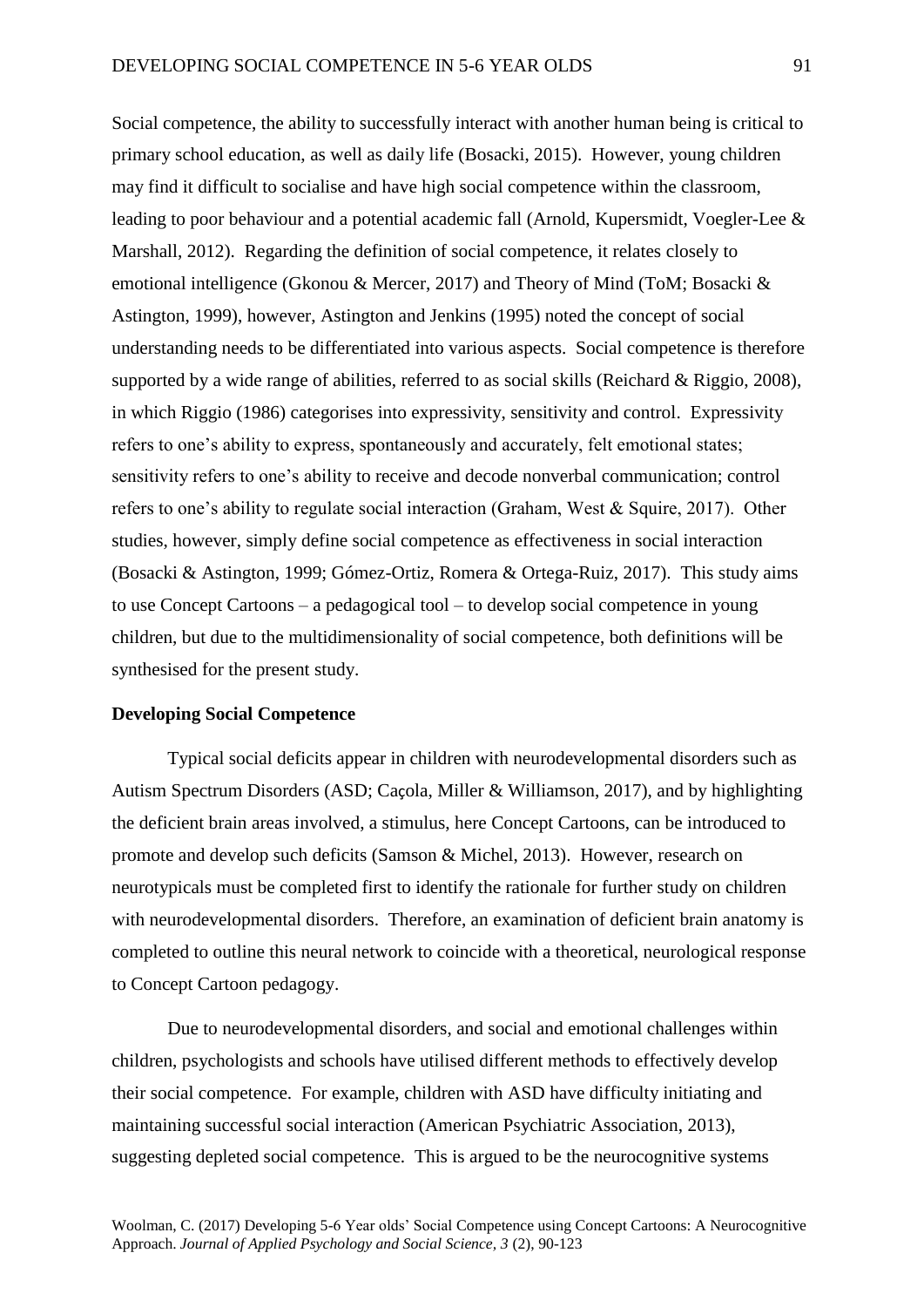mediating autistic symptoms and traits such as, and not limited to, the fronto-temporal and fronto-parietal regions of the brain, including the orbitofrontal (OFC) and inferior-frontal (IFG) cortices and the superior temporal sulcus (STS); the limbic brain regions such as the amygdala-hippocampal complex and the cingulate regions including the anterior cingulate cortex (ACC) and the cerebellum (Amaral, Schumann & Nordahl, 2008; Ecker, 2017). Ecker (2017) further reports the neural structures that overlap in a set of brain regions, which is referred to as the "so-called social and emotional brain", including the medial prefrontal cortex (mPFC), the ACC, the IFG, the STS, the amygdala and the anterior insula (Blakemore, 2008). This suggests that ASD can be reduced to neural factors, allowing researchers to study the effects of different variables upon these brain regions, whether it be external, such as, pedagogical methods (e.g., the use of Concept Cartoons in primary Science) or internal, such as, medical treatment. However, due to the neuroanatomical overlap, Ecker (2017) notes the importance of neural similarities with other conditions, such as Obsessive-Compulsive Disorder (OCD; Pauls, Abramovitch & Rauch, 2014). This suggests that severity levels vary, but the described brain regions are exercised. Therefore, different levels of treatment and methods can be used to effectively develop these social deficits, here, social competence.

Bohlander, Orlich and Varley (2012) summarises the literature on social skills training for children with ASD, involving social skills groups, social stories and video modelling. They found peer-mentoring/training were highly effective. This suggests the act of teaching social skills is strong within most of social competence development programmes. However, Jonsson, Olsson and Bölte (2016) question the external validity of this approach and its positive applications to educational practice. This may be due to the disorder being a 'spectrum', therefore having a range of severity levels and one study cannot accurately develop an approach to treat all individuals with ASD (Morin, 2014). However, Asaro-Saddler and Bak (2013) support the efficacy of a peer-mediated approach when teaching writing to children with ASD, suggesting peer-mediation has positive effects when a core curriculum (Department for Education [DfE], 2013) and educational purpose is engaged. This is supported by Asaro-Saddler and colleagues when developing writing skills with Autistic children (Asaro-Saddler & Saddler, 2010; Asaro-Saddler & Bak, 2012; Asaro-Saddler, 2014; Asaro-Saddler, 2016). Though these studies focus on the development of handwriting, peer-mediated approaches involving strong social interaction, underpinned by the sociocultural theory of learning (Vygotsky, 1962), have positive benefits. In addition,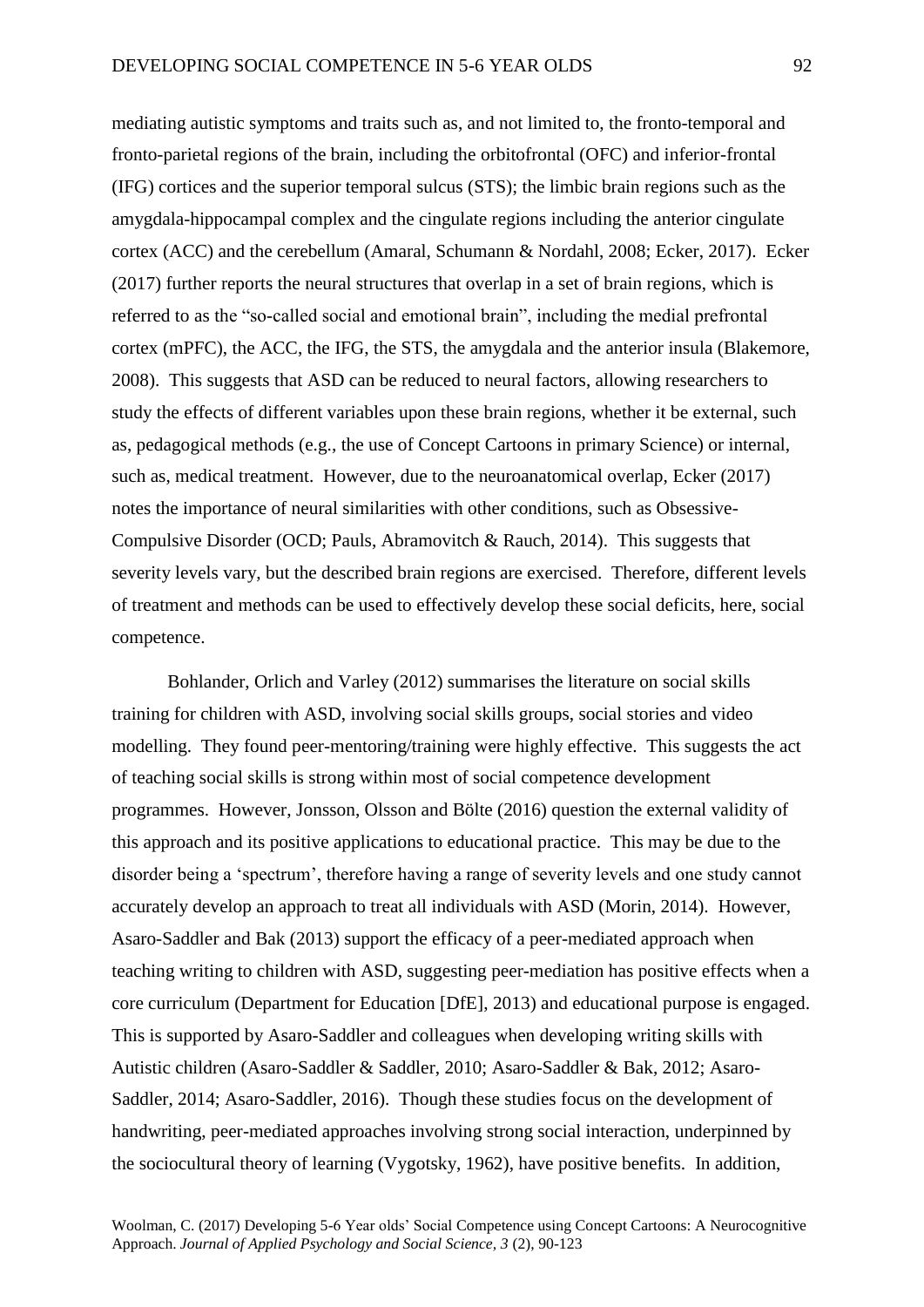high social competence levels have been found to be strongly associated with academic success and resilience (Domitrovich, Durlak, Staley & Weissberg, 2017; Gil-Olarte Márquez, Palomera Martín & Brackett, 2006), suggesting pedagogical methods to induce academic success through socially conducive environments can positively affect the social competence of an individual.

Although this literature focuses on the deficient neuroanatomy of children with ASD, it highlights relevant brain regions associated with effective social competence. Therefore, a link can be developed with Concept Cartoon use based on Naylor and Keogh's (2013) key features, particularly cognitive conflict. In addition, in relation to neurotypicals, invoking social constructivist pedagogy promotes the positive impact on social interaction (Doolan & Gilbert, 2016), suggesting Concept Cartoons will effectively develop social competence abilities in young children. Moreover, science lessons, pedagogically, are grounded in social constructivist philosophy, engaging discussion and promoting a scientific mind-set (e.g., asking questions based on previous experiences).

# **Concept Cartoons**

Maximising the benefits of constructivist pedagogy, Keogh and Naylor (1999) developed Concept Cartoons designed to intrigue and provoke discussion in the classroom (Naylor & Keogh, 2010). Posed with alternate conceptions within thought bubbles, Concept Cartoons reduce child anxiety when discussing their thoughts, motivating argumentation and dialogic talk (Kinchin, 2004; Sexton, Gervasoni & Brandeburg, 2009; Wolfe & Alexander, 2007) through purposeful social interaction (Kožuh et al., 2015). Adjudication, of which is promoted by Concept Cartoons (Naylor & Keogh, 2013), nurtures a safe environment for children to express their ideas, negating the effects of their teacher's judgement, which may affect their initial ideas (Dweck, 2000). Adjudication further empower pupils to engage in argumentation, generating cognitive conflict, leading to the elicitation of misconceptions (Kabapinar, 2008), allowing the teachers to adjust pedagogical techniques where necessary (Atasoy & Ergin, 2017; Harlen & Qualter, 2014). A key element of Concept Cartoons is the provocation of cognitive conflict (Naylor & Keogh, 2013) which involves children being exposed to new and conflicting ideas around the discussed conception. This invites children to discuss and engage in argumentation with the conflicting idea, utilising past experiences to back up their, potentially false, theory of the conception.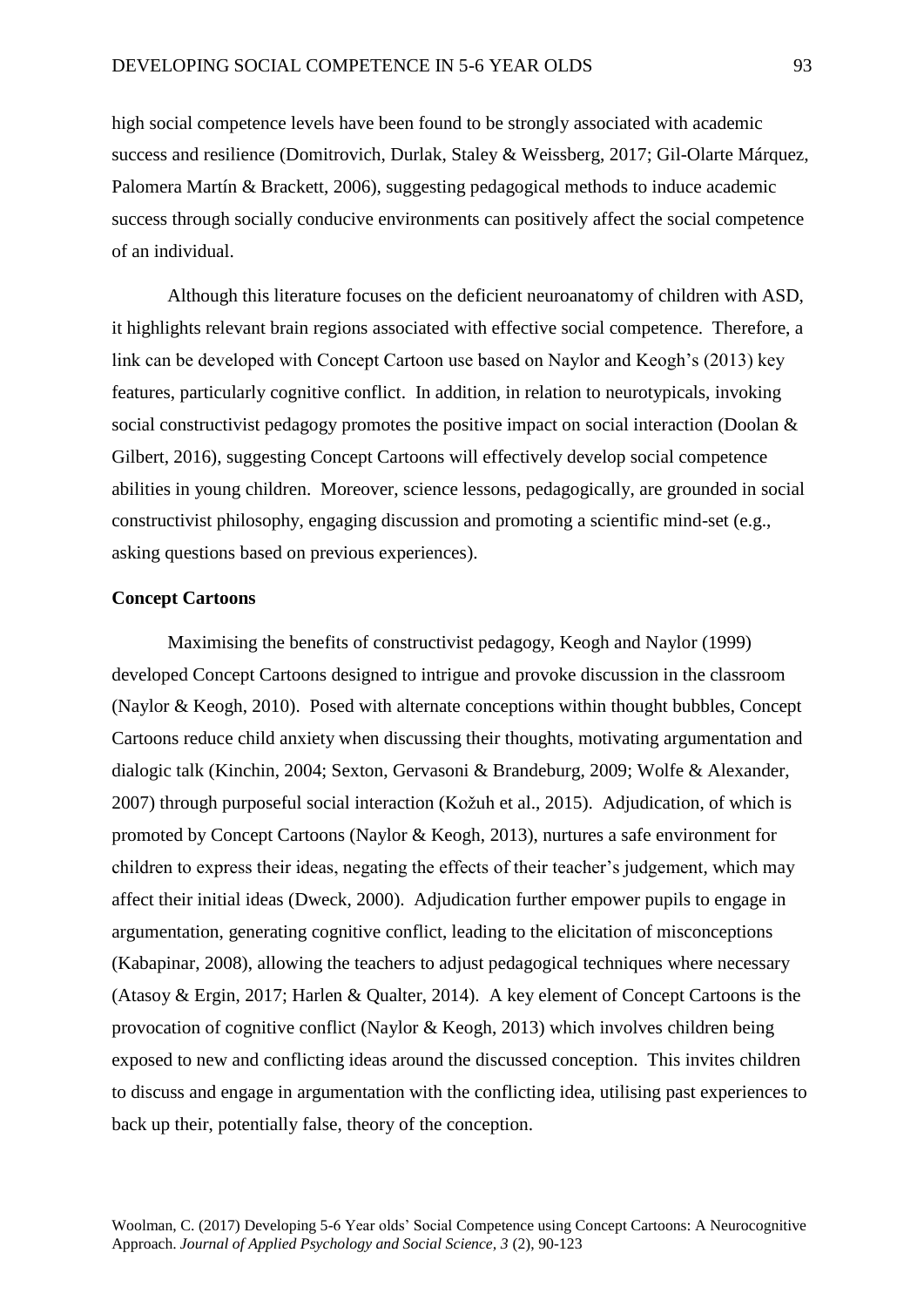Social constructivist pedagogy, promoted by Concept Cartoons (Keogh & Naylor, 1999), incorporates and effectively utilises social interaction between pupils to progress learning (Needham, 1987; Cremin & Arthur, 2014). This is underpinned by Vygotsky's (1962) sociocultural theory of learning, where social interaction is prioritised with the Concept Cartoons providing the cultural context of investigation. Collaboration through social interaction encourages pupils to move through Vygotsky's (1978) Zone of Proximal Development (ZPD), developing independence (Bekiryazıcı, 2015). However, the literature is limited with the effects of Concept Cartoons on social competence. Though it implies Concept Cartoons actively develop social competence through social interaction (Naylor & Keogh, 2013), no study has looked at the effects of Concept Cartoons on its development. Recent research has found that social constructivist pedagogies develop ToM levels in children (Bianco & Leece, 2016), though criticised for not discussing the extra benefits of the training programme such as social competence (Jarrett, 2017). Research surrounding typically developing children has found relationships with ToM ability and social competence (Graham, West & Squire, 2017; Kuhnert, Begeer, Fink & Rosnay, 2017; Phalen, Dimaggio, Popolo & Lysaker, 2017; Weimer et al., 2017;), suggesting Bianco and Leece's (2016) findings on social constructivist environments promoting ToM ability can in turn positively affect a child's social competence.

#### **Cognitive Conflict and Cognitive Control**

A wide range of research focuses on the neurology and neuropsychology of social competence, such as the role of mirror neurons (Endedijk, Meyer, Bekkering, Cillessen & Hunnius, 2017), the amygdala (Schmitgen, Walter, Drost, Rückl & Schnell, 2016), the temporo-parietal junction (TPJ), STS, ACC and the mPFC (Sliwa & Freiwald, 2017; Sokolov et al., 2017; Tremblay, Sharika & Platt, 2017) and how brain dynamics may vary based on social network characteristics in response to social and emotional changes (Schmälzle et al., 2017). Similar areas of the social brain are found within Epstein, Shafter, Melara and Schwartz's (2014) neurocognitive network that orchestrates cognitive control. Based on Miller and Cohen's (2001) work, this suggests cognitive conflict generated by Concept Cartoons activates a managerial network involving the ACC and the PFC. Underpinned by the conflict monitoring hypothesis (Botvinick, Braver, Barch, Carter & Cohen, 2001; Botvinick, Cohen & Carter, 2004), evaluative functions are used to detect processing conflicts, strongly connected to conflict detection and control (Gauvin, De Bene, Brass & Hartsuiker, 2016). This description strongly correlates to the qualitative construct of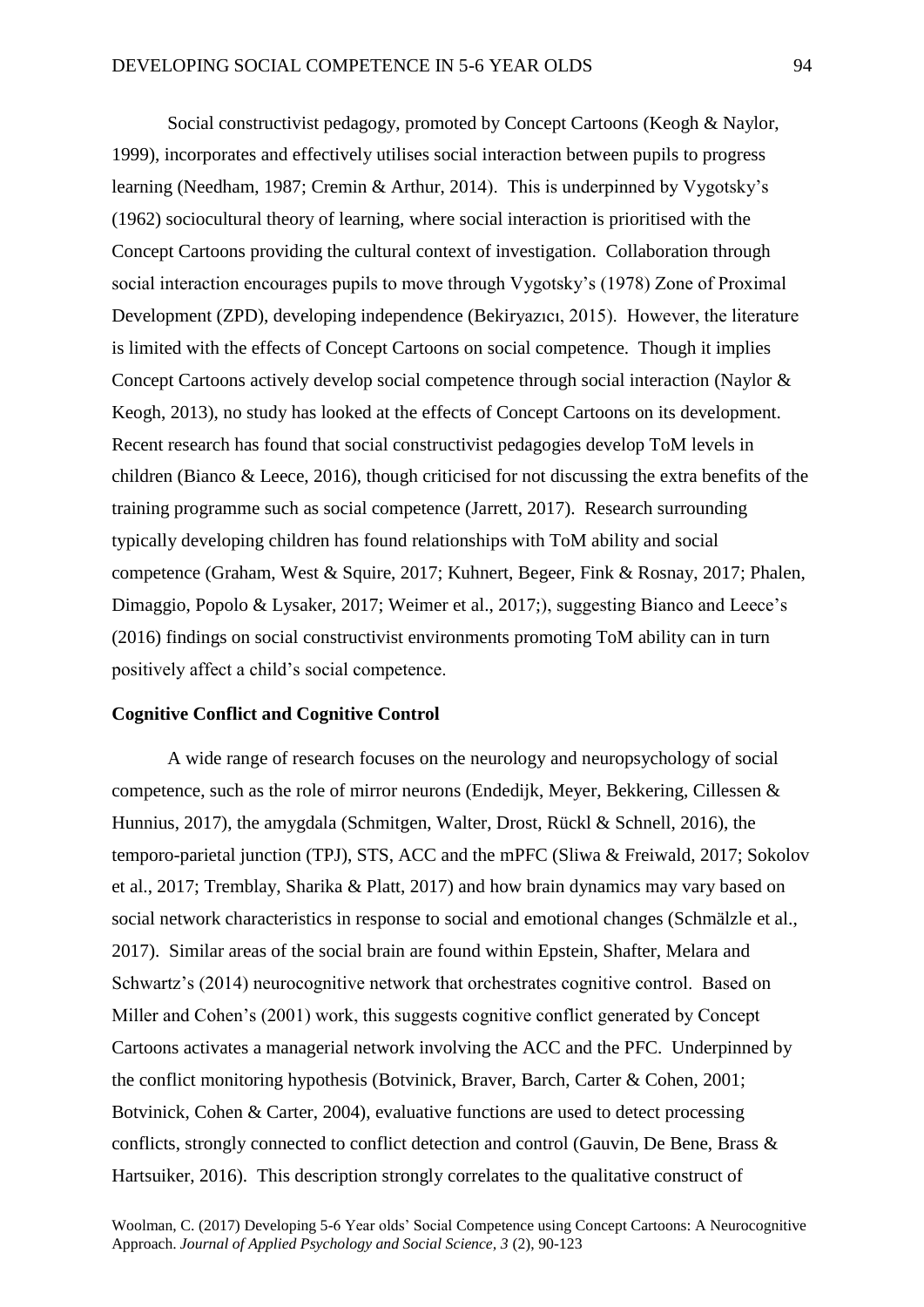cognitive conflict and thus by understanding similarities, a hypothesis for a connection can be formed.

Bandura's (1977) social learning theory suggests children will learn based on observation and vicarious reinforcement, underpinned by mirror neuron activation which is strongly related with social competence (Endedijk et al., 2017). Incorporation of argumentation from Concept Cartoon use in classroom social interactions actively engages the mirror neuron and amygdala activity based on observation and vicarious reinforcement. For example, two children engaging in argumentation with clashing conceptualisations of the phenomenon use their previous experiences to support their conception. Other children observing this argumentation will, based on Bandura's (1977) theory of social psychology, be motivated to engage in argumentation with their peer (Helm, 2017; Nabi & Prestin, 2017**;** Stone & Walker, 2017). When reasoning with new and conflicting concepts within the cognitive conflict process, provoked by argumentation, children will need to shift their perspective to their peer's perspective and attempt to understand. From the 'lead' child in the peer-collaboration, they will need to be sensitive when expressing their conception, maintaining a state of control to prolong and sustain the social interaction. From the 'perspective-shifting' child in the peer-collaboration, they will need to exercise their ability to understand their peer's viewpoint whilst being sensitive when receiving verbal communication and acknowledging their concept, promoting control to maintain and sustain the social interaction. This successful interaction based on the cognitive conflict generated from argumentation from the Concept Cartoon, at a neurological level, incorporates: mirror neurons and the amygdala for initiation and prolongation of the social interaction (Endedijk et al., 2017; Schmitgen et al., 2016;) and the TPJ, STS, ACC and mPFC (Sliwa & Freiwald, 2017; Sokolov et al., 2017; Tremblay, Sharika & Platt, 2017) for perspective-taking abilities and the ability to prolong social interaction through sensitivity, expressivity and control. Based on the previously described managerial network that orchestrates cognitive control and thus the cognitive conflict experienced by children from the Concept Cartoons, the ACC and mPFC is further influenced due to not only different conceptions pushed by a child's peer, but also the multiple conceptions provided by Concept Cartoons.

For an educator, application of cognitive neuroscience can inform planning to not only meeting learning objectives, but to strengthen social competence. The present study predicts the experimental group, who engage with Concept Cartoons in the Science classroom, will engage the described neurocognitive network. The resulting evaluative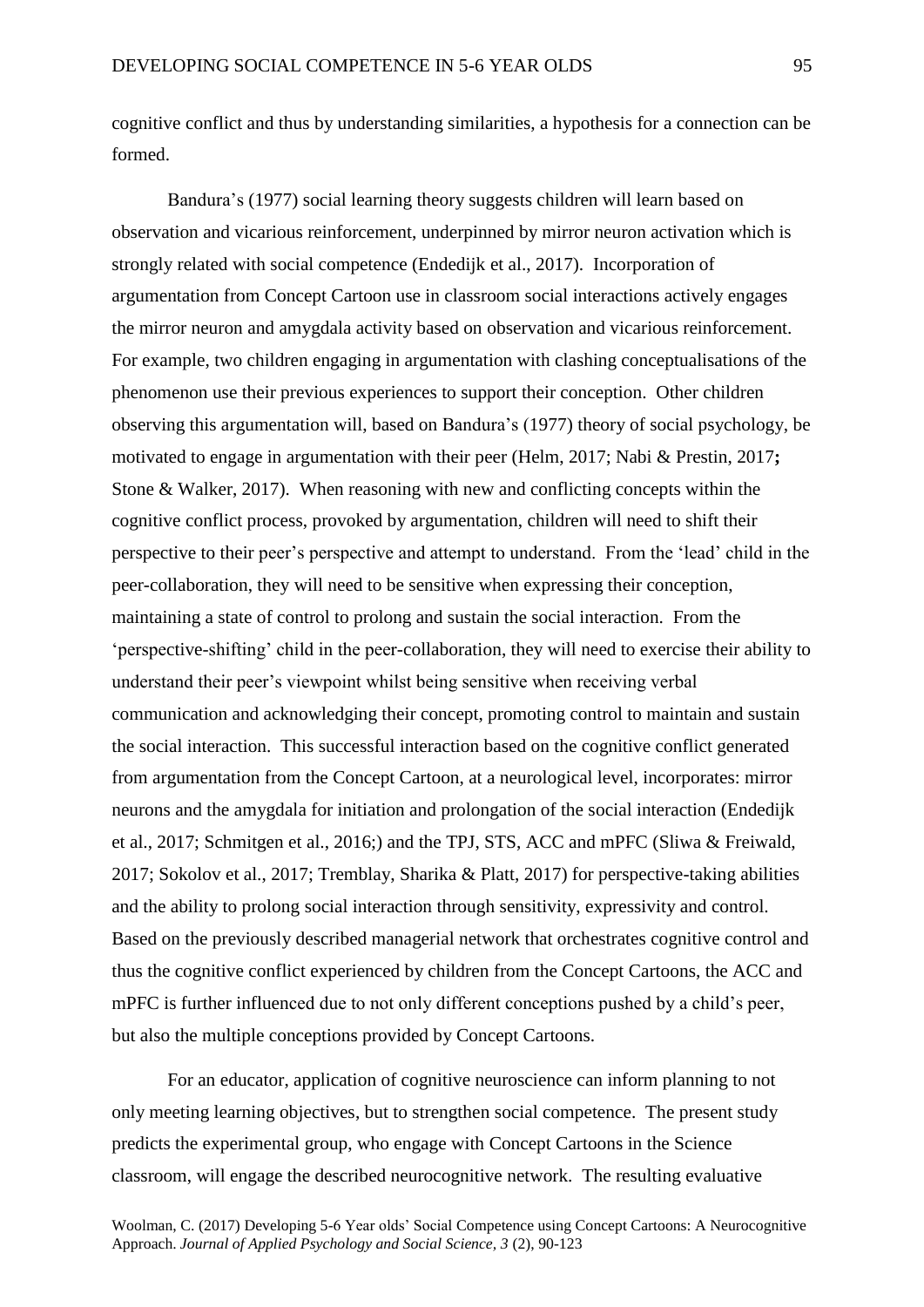component will trigger adjustments in cognitive control to improve task performance, thus retrieving past experiences (Cohen, Barch, Carter & Servan-Schreiber, 1999). Past experiences vary between the children and may therefore clash with another, generating argumentation amongst the discussion (Naylor & Keogh, 2013), challenging a child's previous conception. This experience will engage and promote social interaction within children, developing their social competence through exercise and specific brain engagement.

# **Application of Cognitive Neuroscience and Educational Psychology in Context**

The literature examined identifies the brain regions associated with social competence based on children with ASD, this was then synthesised with the neurocognitive response to cognitive conflict. This defines the process hypothesised for why the studied participants develop their social competence. Although this study does not specifically measure brain activity levels in children, it provides an insight into what is believed to be happening at a reductionist level. Future studies can incorporate the use brain scanning technology to support or refute such assertions.

The neurological processes underlying suggests a multifaceted process when engaging in argumentation based on Concept Cartoon use which invokes cognitive conflict. At the start of the interaction, after posed conceptions have been presented to the children, Peer A will express their thoughts around their current conception. At this point, the TPJ registers and monitors Peer A's physical self in relation to their current physical position whilst the posterior temporal sulcus maintains the presence of their sense of self. This phenomenon, in conjunction with amygdala and STS activation, registers facial emotions and gestures expressed by Peer B when explaining their theory. Depending on Peer A's selfefficacy and their tendency to conform to social pressure determines the action of the ACC and mPFC, whether Peer A will adjust their theory to conform with Peer B. However, if Peer A continues with their current conception, activation of the ACC and mPFC will adjust how it is expressed, adjusting sensitivity where necessary. This act establishes control in Peer A, allowing them to effectively regulate social interaction (Graham, West & Squire, 2017). At this point, if Peer B challenges Peer A regarding their conception, due to its conflict in Peer B's conception of reality, memory is utilised to retrieve past experiences, activating conditioned-context memory from the PFC processed through the thalamus (Kitamura et al., 2017). The conditioned-context memory is based upon Peer A's current conception of reality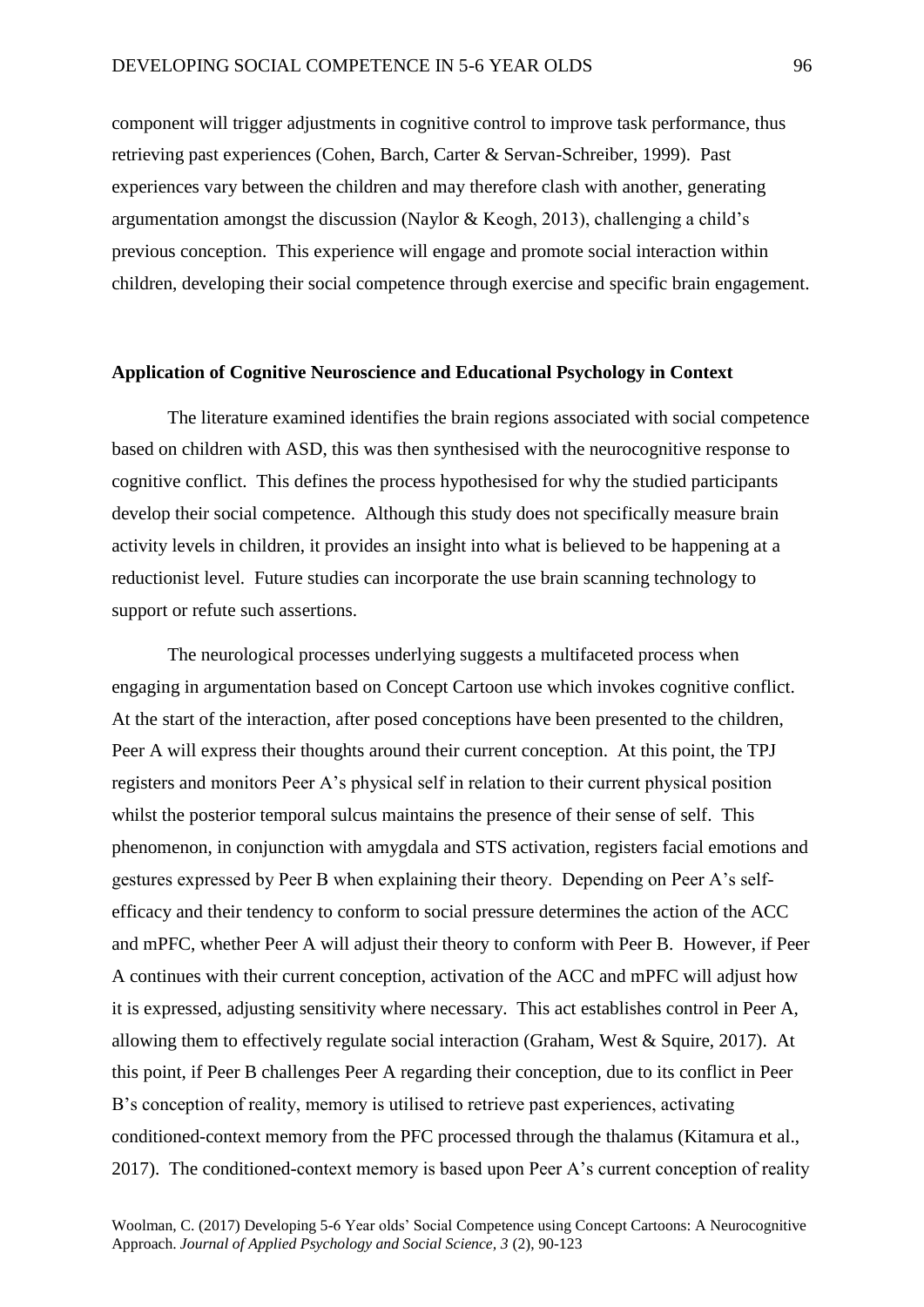based on one of the proposed Concept Cartoon posed conception. Currently, one opinion has been expressed and Peer B's conflicting conception is expressed with similar brain regions being activated. However, the cognitive conflict which will be experienced by both Peers at this point, places further emphasis on the ACC and the mPFC, triggering evaluative functions to establish cognitive control based upon the cognitive conflict invoked. Cognitive control is sought through discussions about Peer A's and Peer B's theory of reality and how they present their evidence to support their theory. Argumentation is key to maintain cognitive conflict and provide steps to establish cognitive control. Exercise of strong activation and emphasis on the ACC and mPFC to establish cognitive control and the children's ability to express their emotions, be sensitive to decoding nonverbal and verbal feedback and controlling the social interaction, is critical to the children's ability to develop their social competence. Therefore, regular monitoring by the class teacher is required to referee such discussions and regular opportunities for children to engage in argumentation; cognitive conflict will allow for positive social interactions.

# **The Present Study**

The current study utilises the neurocognitive information to develop social competence through a social environment employed by Concept Cartoons. However, a focus on the cognitive conflict risen by the Concept Cartoons are hypothesised to effectively develop the social competence of the children, not just the social constructivist environment. In addition, although Concept Cartoons are developing their way through a range of subjects (i.e., Maths and English), they primarily focused on primary Science lessons due to the strong social constructivist approach typically embedded within Science lessons. In addition, the ages 5 and 6 are a critical point for the development of children's empathetic ability and therefore socialisation. Therefore, the present study focused on a Year 1 primary school sample in science lessons. Due to the lack of research in Concept Cartoon pedagogy and the effects on social competence, this paper is to be treated as a preliminary study, providing a rationale for future studies in this area with improved methodologies. Additionally, the concluding results will benefit future studies surrounding this area, particularly looking at develop the social competence of children with ASD and other neurodevelopmental disorders, based on the brain dynamics described.

Primary research question: Do Concept Cartoons in primary Science positively affect the development of Social Competence in young children?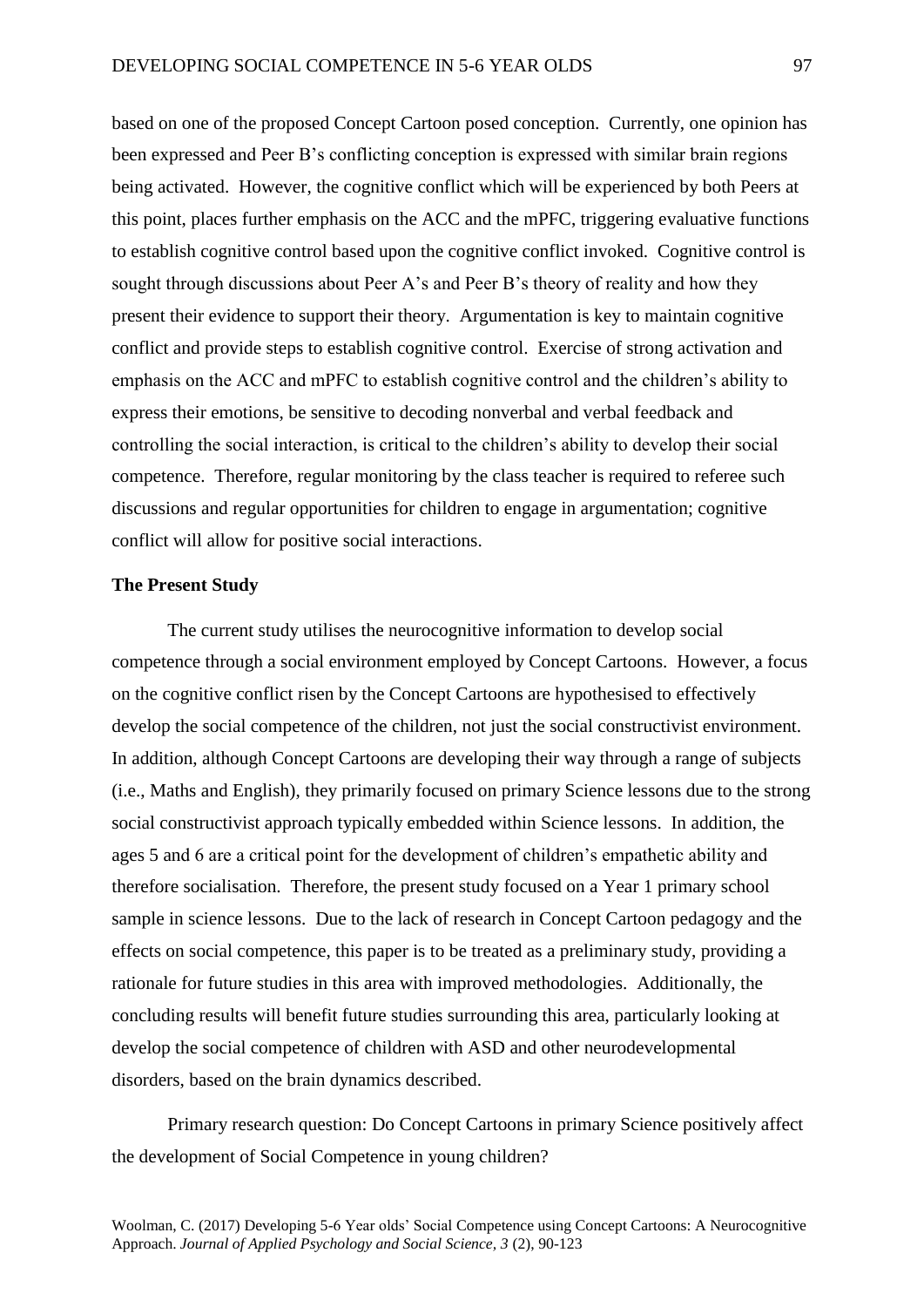H1: Children who utilise and engage with Concept Cartoons in primary Science lessons develop their social competence ability based on an increase score on the SCRQ compared to children who did not utilise and engage with Concept Cartoons in primary Science

# **Method**

# **Participants**

Two class teachers and 56 children aged between 5 and 6 years (*n* = 25 for control, *n*  $= 31$  for experimental) in Year 1 were recruited from one two-form entry primary school in a low socioeconomic area (Department for Communities and Local Government, 2015). The experimental teacher had fewer years teaching experience compared to the control participating teacher.

# **Concept Cartoon Design**

Cartoon-style drawings were used as a means of presenting alternative conceptions in science (Keogh & Naylor, 1996), where each Concept Cartoon addresses a typical misconception. This includes visual representation of a specific situation relating to the selected conception with characters to portray their view of the scientific phenomenon in question. Thought bubbles are used to represent alternative conceptions per individual (typically 3 or 4). Language used is minimal to keep to the visual and simplistic attraction of the Concept Cartoons, maintaining and engaging student focus (Moschovaki & Meadows, 2005). However, this may be difficult with intricate concepts, particularly in mathematics. Overcoming this, researchers have utilised colour in Concept Cartoons in their studies (e.g., Balim, İnel-Ekici & Özcan, 2016; Topkaya & Simsek, 2016) where a plethora of research cited by O'Connor (2011) advocates the psychological effects, such as red connoting active and motivated behaviour (Lee, Cho, Sim & Lee, 2016). Therefore, based on the reviewed literature, two Concept Cartoons have been designed incorporating Naylor and Keogh's (2010) descriptions using Adobe Photoshop CC (as of 2017) and Creative Commons images, incorporating 'materials' as a theme (DfE, 2013). Due to the young age, bright colours were used to maintain engagement (Lee et al., 2016), using language in thought bubbles which were accessible by all pupils in the experimental class. This was developed and revised through conversations with the experimental teaching participant, ensuring the Concept Cartoons could reach their full potential.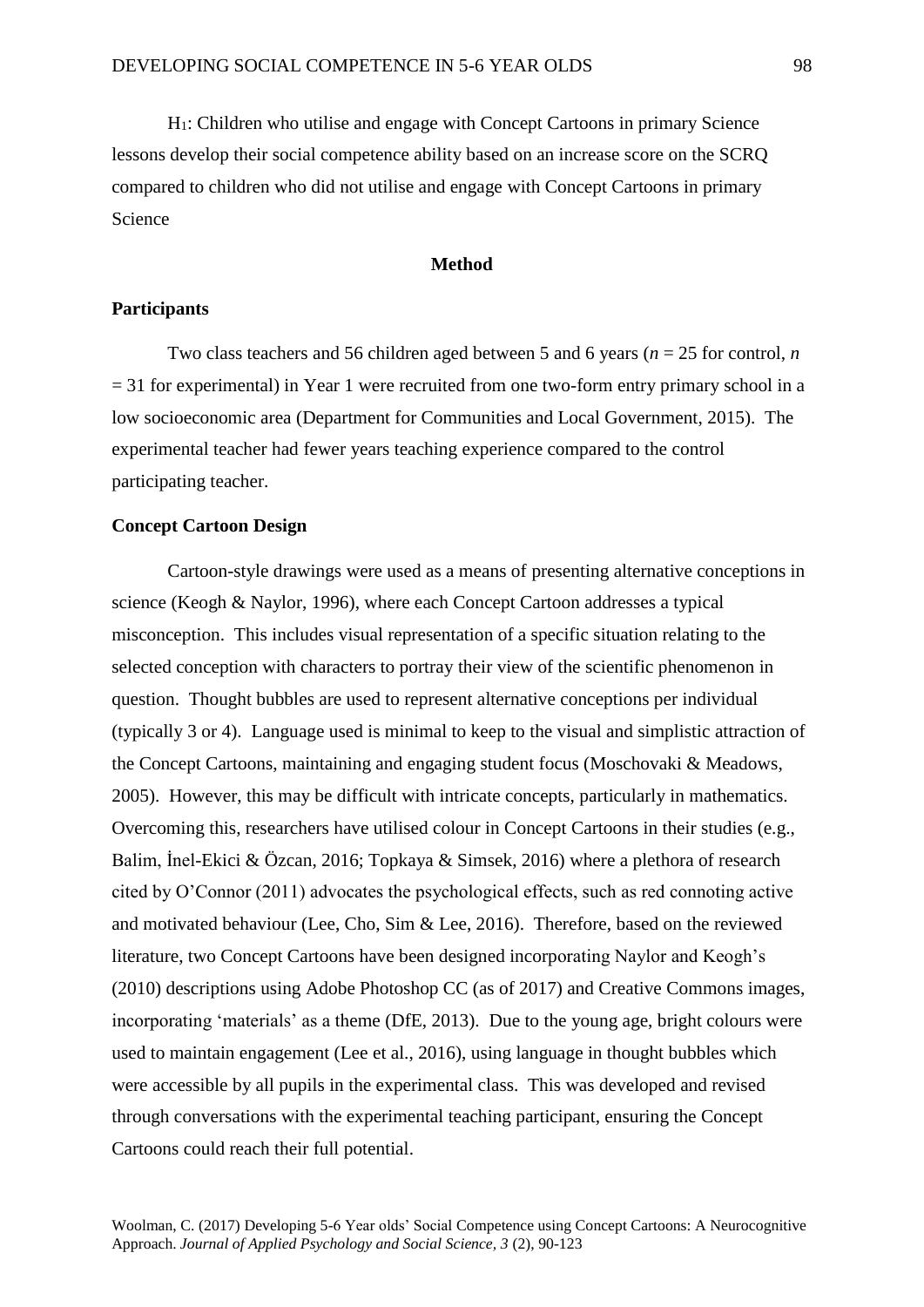**Jelly Castles.** The 'Jelly Castles' Concept Cartoon incorporated a cartoon image of a king with a speech bubble entailing his question: "Can I make my castle out of jelly?". This is followed by three different coloured cartoon figures with thought bubbles stating (from left to right), "Jelly is wobbly", "Jelly is strong" and "Jelly is too weak". Key words were highlighted to standout using a boldface font.

**Metal Knight.** The 'Metal Knight' Concept Cartoon incorporated a cartoon image of a king with a speech bubble entailing its question: "Is metal the only material for my knight armour?". This is followed by three different coloured cartoon figures stating (from left to right), "Water is good", "Wood is strong", "Plastic is flexible and strong". Key words were highlighted with a boldface font.

Both Concept Cartoons incorporate a wide range of colour as well as an image depicting what a cartoon figure has stated; this is further accompanied with a blurred background to engage the children with the theme. For example, the 'Jelly Castles' Concept Cartoon has a background of mountainous fields and the 'Metal Knight' Concept Cartoon has a background of a large castle.

# **Experimental Design, Triangulation and Ethics**

The present study used a pre-test-post-test quasi-experimental design (Cohen, Manion &e Morrison, 2011) to measure differences in social competence within participants. However, the quasi-experimental design affected controllability, causality and generalisability of the results (Coe, Fitz-Gibbon & Tymms, 2000), depleting validity (Cohen, Manion & Morrison, 2011; Maxwell, 1992), and thus reliability (Lehner, 1979). Supported by a variety of research (Brewer & Hunter, 1989; Creswell & Clark, 2011), this was addressed through mixed methods, enhancing accuracy and meaningfulness of the conclusions drawn. Therefore, structured observations through instantaneous sampling (Cohen, Manion & Morrison, 2011) assessed the validity of Concept Cartoon use in the classroom (Naylor & Keogh, 2013). Additionally, semi-structured interviews captured the teachers' professional opinion relating to a child's social competence and its development, following the pre-test-post-test nature, adhering to Lincoln and Guba's (1985) criterion for transferability, providing sufficient details and thick descriptions.

The present study received ethical approval based on Newman University ethical guidelines (Newman University, 2013). Informed consents were retrieved by all necessary participants whilst protecting their privacy and confidentiality by using pseudonyms. A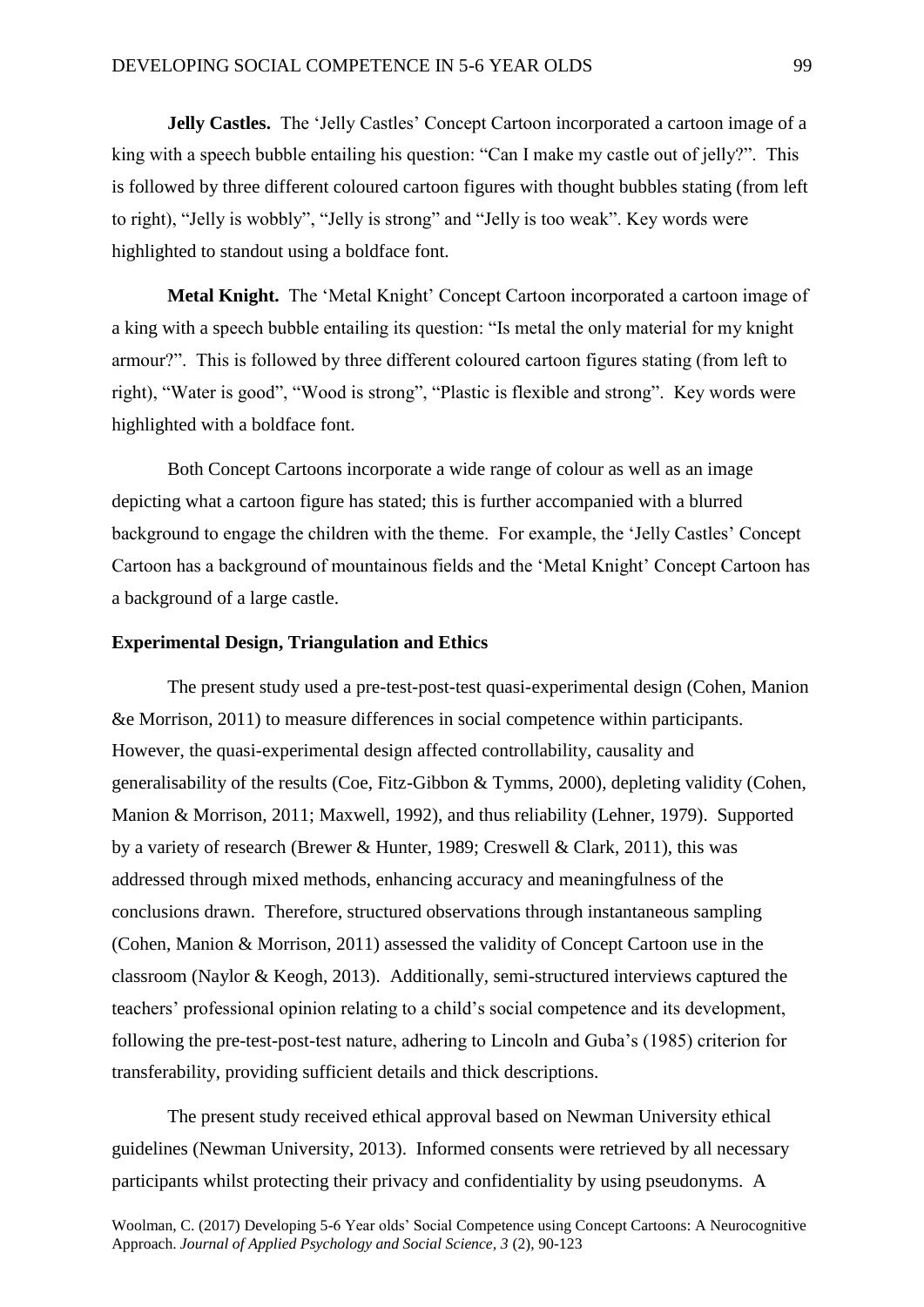hierarchal system was used to gain informed consent, starting with: headteacher, teacher, parent and child.

# **Measures**

Both class teachers were interviewed at pre-test and post-test of the study, both being informed on the study and what it entails. The SSI (Riggio & Carney, 2003) was designed as a self-report measure which, as for children aged between 5 and 6, was inappropriate due to their language abilities and cognitive level. Therefore, the SSI was not utilised, however, the SCRQ was used as a measure of social competence based on teachers' ratings (Liddle & Nettle, 2006). Each child was rated by their respected teacher on the SCRQ at pre-test and post-test of the study. The SCRQ consists of 14 statements, such as, 'The child is good at dealing with others', of which is rated by a teacher on a Likert scale, from 'very inaccurate' to 'very accurate' due to their professional judgement and knowledge of the children. A total of these scores are utilised to indicate high or low social competence, a high score indicating high social competence. Internal consistency tests were used to determine the reliability of the SCRQ; Liddle and Nettle (2006) yielded a Cronbach's α of .91 for the SCRQ, noted as "very highly reliable" by Cohen, Manion and Morrison (2011, p.640), though the present study yielded a Cronbach's α of .92.

Structured observations through instantaneous sampling (Cohen, Manion & Morrison, 2011) were used by the researcher to assess the validity of Concept Cartoon use in the classroom, ensuring controllability of the independent variable. This was developed from Naylor and Keogh's (2013) key features of Concept Cartoons based on the wealth of research derived from educational research communities (Atasoy & Ergin, 2017; Ekici, Ekici & Aydin, 2007; Kabapinar, 2008; Yong & Kee, 2017). Structured observations were measured through a tally method noting the frequency of how often a key feature appeared over a set time (55-60 minutes for each lesson), where the researcher observed independent of the lesson.

**Demand Characteristics.** As the SCRQ is based on subjective teacher opinions, the results are subject to bias, however, in relation to an educational setting, this is typical of any formative assessment method; contributing to the natural educational and assessment environment and thus the mixed methods and pragmatic design. Therefore, the results and interpretations are open to scrutiny, however, within an educational setting, this is typical.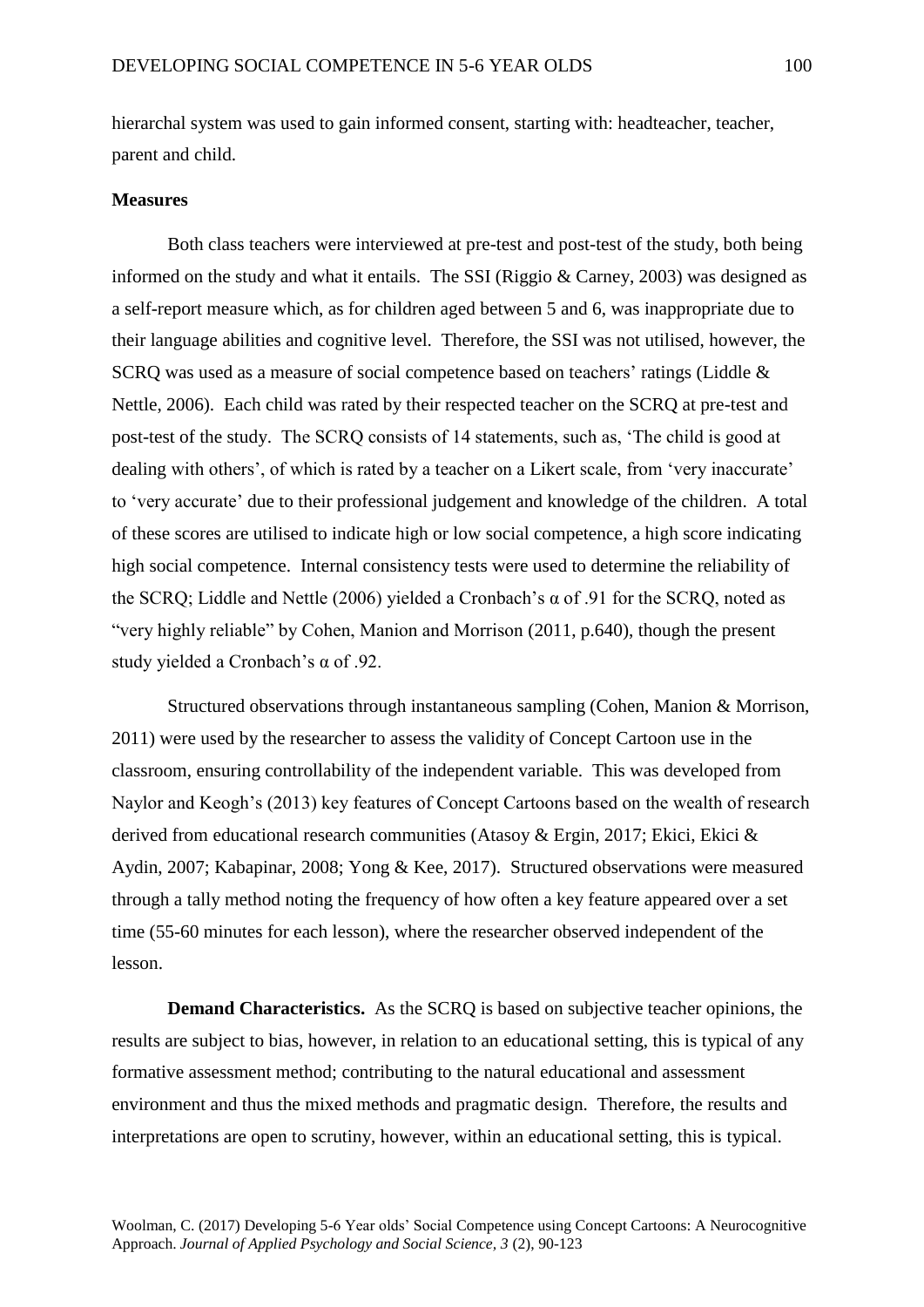# **Procedure**

**Pre-test.** Teaching participants were separately interviewed in their own classroom at pre-test to gauge their current theoretical knowledge and practical experience with Concept Cartoons. Both teaching participants then rated their class on the SCRQ before Concept Cartoons were introduced as a pedagogical tool to develop social competence. Both participants were aware of how the Likert scale system worked on the SCRQ, being made aware that one on the scale is "Very Inaccurate" and five is "Very Accurate". Two science lessons took place, each lasting an hour with the 'materials' theme and the researcher recorded the observations. Both control and experimental participants utilised social constructivist pedagogy in their classroom with the same topic taught.

*Jelly Castles*. First observation utilised the Jelly Castle Concept Cartoon, involving the teaching participant modelling an investigation and children being actively involved through social interaction questioning. The teaching participant used cross-curricular learning to incorporate writing and literacy, placing a strong emphasis on language skills, providing opportunities for the children to talk.

*Metal Knights.* Second observation utilised the Metal Knight Concept Cartoon, involving the teaching participating modelling an investigation and the children actively carrying out their own investigation in relation to the Concept Cartoon question, engaging social interaction. Children conversed on hypotheses and the teacher utilised effective formative assessment questioning.

**Post-test.** The experimental teaching participant took part in a post-test interview regarding the development, if any, in social competence levels of their children. Both teaching participants rated their children at post-test on the SCRQ for data analysis to see a difference.

#### **Results**

# **Preliminary Analyses**

Statements for the SCRQ are reported S, followed by the number on the SCRQ, i.e., S12 refers to "The child is not confident". Preliminary analyses were performed to ensure there was no violation of the assumptions required for statistical testing; due to the ordinal nature of the variables (Field, 2014), non-parametric tests were used. Exploration of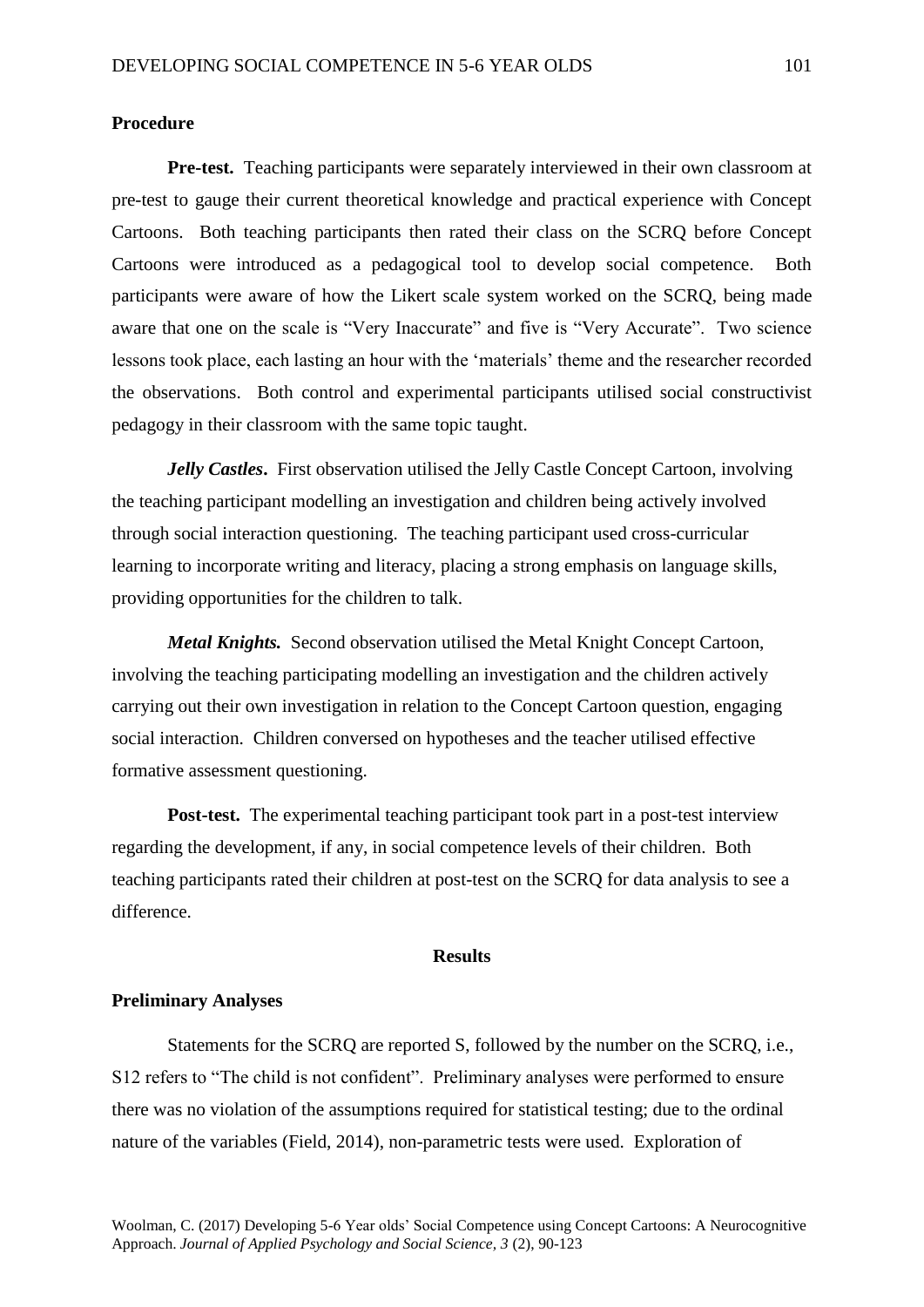descriptive statistics and correlation matrices were used to identify trends and relationships between the variables.

**Pre-test.** Sum of scores revealed a difference in favour of control group at pre-test as  $M = 52.00$  and  $M = 50.06$  for the experimental, though this was not significant,  $U = 365.500$ ,  $z = -0.83$ ,  $p = .41$ ,  $r = -0.11$ . All but two statements were not statistically significant. S3 and S8 on the SCRQ were statistically significant at pre-test,  $U = 164.000$ ,  $z = -3.91$ ,  $p < .001$ ,  $r =$  $-0.52$  and  $U = 244.500$ ,  $z = -2.572$ ,  $p = .01$ ,  $r = -0.34$ , respectively; in favour of the control group.

*Validity of Concept Cartoon use.* Figure 1 represents the instantaneous sample structured observation findings for both Concept Cartoon lessons, finding *Mode* = 26 for Motivation and Engagement within the Metal Knight lesson and *Mode* = 22 for Language Skills in the Jelly Castle lesson. Figure 2 represents the sum and percentages collectively, demonstrating the addressment of misconceptions (14.29%), Motivation and Engagement (12.78%) and Cognitive Conflict (12.78%) were the top three features found. No Informal Learning Settings were used (0%). Figure 2 demonstrates most recorded features (Naylor and Keogh, 2013) are utilised, promoting ecological validity of Concept Cartoon use (Field, 2014, p.13).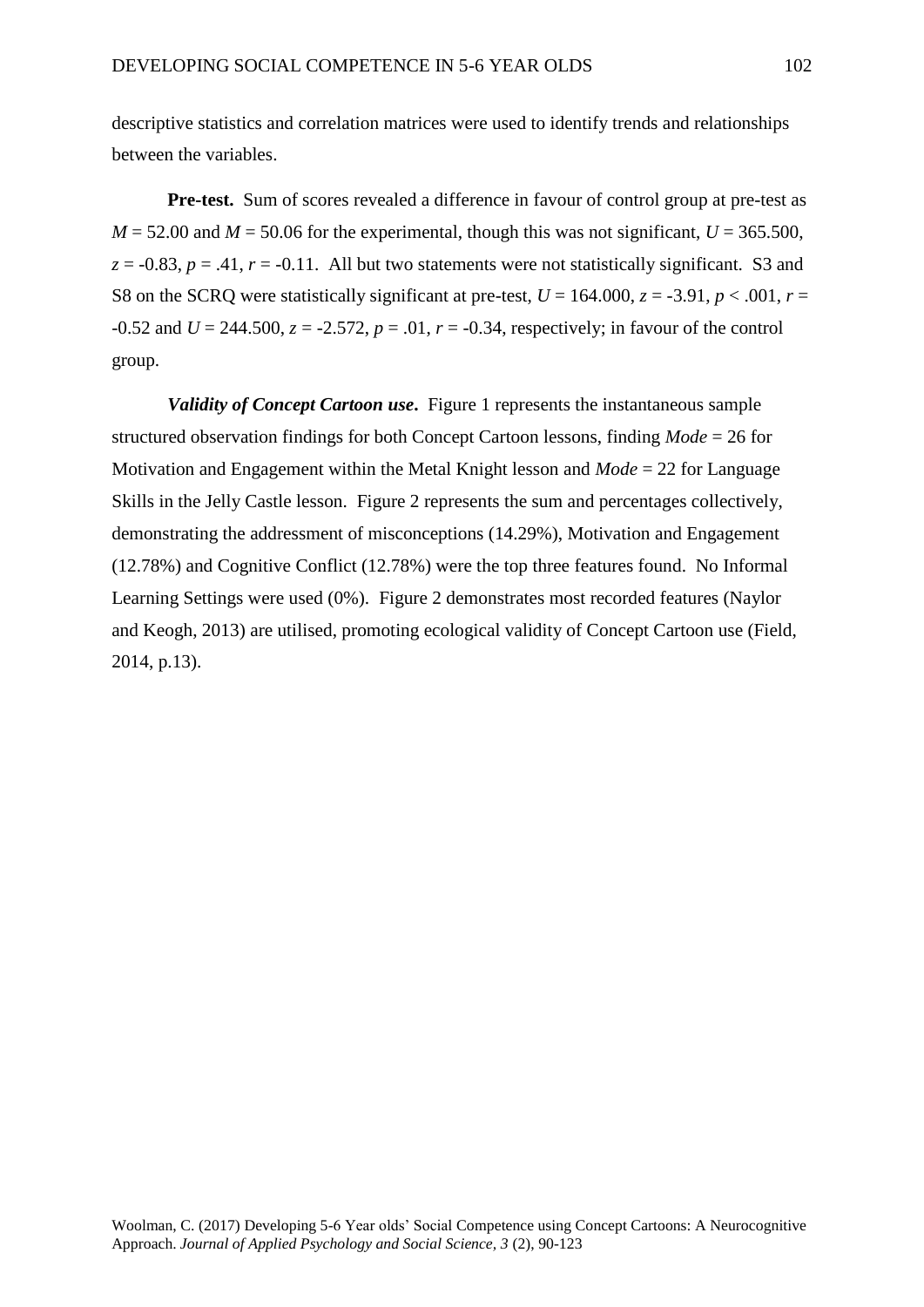

*Figure 1*: Lesson 1 and 2 Structured Observation





**Post-test.** Sum of scores reveal a difference in favour of the experimental group as *M*  $=$  53.68 and *M* = 49.00 for the control group, though no significance was found, *U* = 295.500,  $z = -1.52$ ,  $p = .13$ ,  $r = -0.20$ . Statistical significance was found at pre-test for S3 and S8 in favour of control, however, no significance was found in the post-test,  $U = 302.000$ ,  $z = -1$ .754,  $p = .451$ ,  $r = -0.1$  and  $U = 383.500$ ,  $z = -.071$ ,  $p = .944$ ,  $r = -0.09$ ; the means scores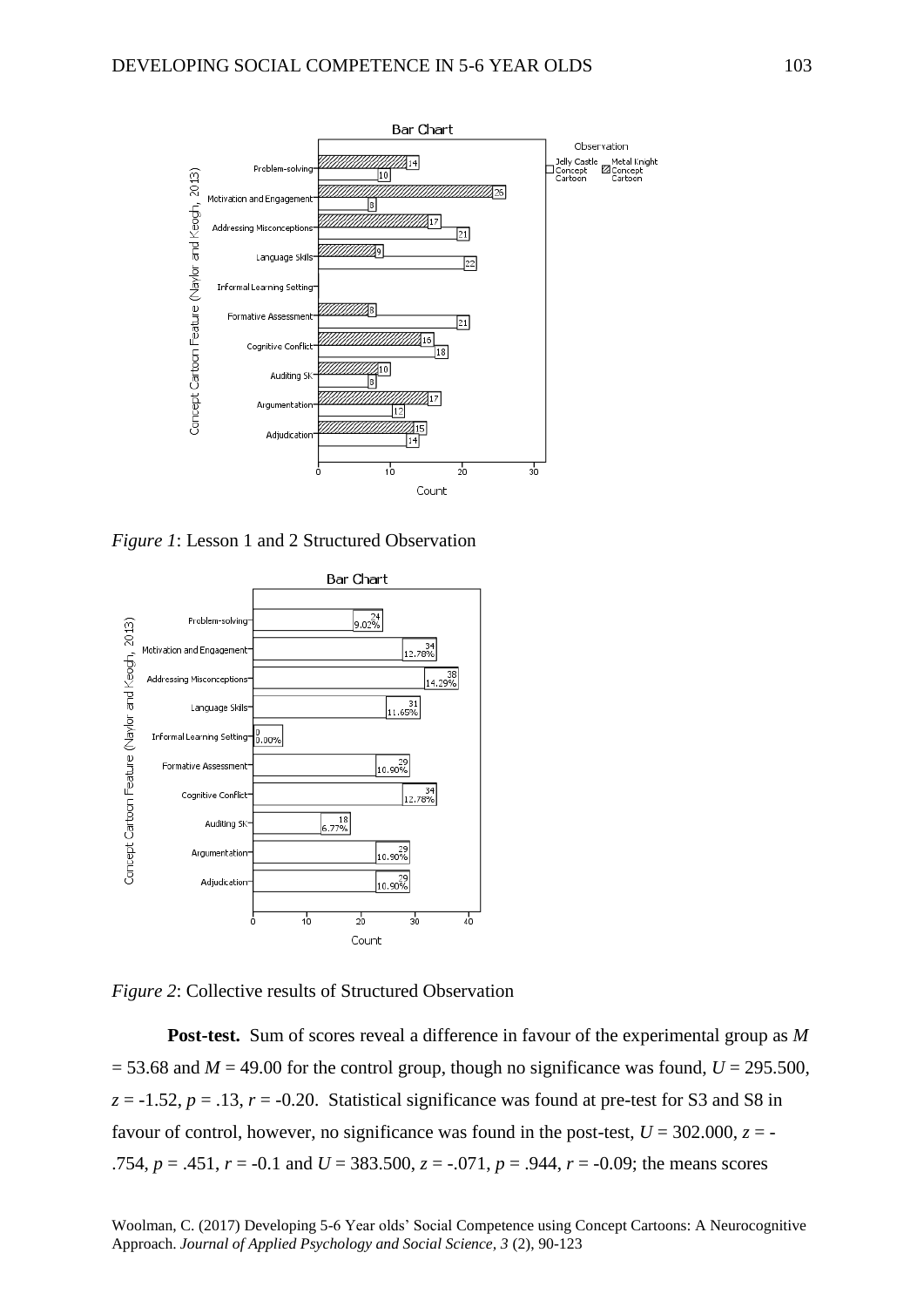being in favour of the experimental group – S3:  $M = 29.9$ ,  $M = 26.76$ ; S8:  $M = 28.63$ ,  $M =$ 28.34, respectively. Post-test analysis revealed three statistically significant results in favour of the experimental group: S9, *U* = 212.500, *z* = -2.98, *p* = .003, *r* = -0.40; S10, *U* = 155.500, *z* = -3.93, *p* < .001, *r* = -0.53 and S13, *U* = 219.500, *z* = -2.89, *p* = .004, *r* = -0.39 with strong positive correlations – see Table 1. Correlation matrix revealed S9 had strong, positive correlations with 10 statements, ranging from +.523-+.740 and the 3 other statements have a medium positive correlation (Pallant, 2016), ranging from  $+.312-.466$ , significant at the  $p <$ .001 level.

# Table 1

|            |               |                                               |                | Post-test: |                 |
|------------|---------------|-----------------------------------------------|----------------|------------|-----------------|
|            |               |                                               | S <sub>9</sub> | <b>S10</b> | S <sub>13</sub> |
| Spearman's | Post-test: S9 | Correlation Coefficient 1.000                 |                | $.734***$  | $.554***$       |
| rho        |               | Sig.                                          |                | < .001     | < .001          |
|            |               | Post-test: S10 Correlation Coefficient .734** |                | 1.000      | $.500**$        |
|            |               | Sig.                                          | < .001         |            | < .001          |
|            |               | Post-test: S13 Correlation Coefficient .554** |                | $.500**$   | 1.000           |
|            |               | Sig.                                          | < .001         | < .001     |                 |

# *Correlation Matrix for pre-post test items*

\*\*. Correlation is significant at the 0.01 level (1-tailed).

#### **Expressivity, Sensitivity & Control**

S4 and S11 were indicative of expressivity with a moderate positive correlation  $(r<sub>s</sub>(54) = .565, p < .001)$ , S5, S9 and S10 were indicative of sensitivity with two moderate positive correlations and one strong positive correlation (S5 and S9:  $r_s(54) = .523$ ,  $p < .001$ ; S5 and S10: *rs*(54) = .554, *p* < .001; S9 and S10: *rs*(54) = .734, *p* < .001), S4, S5, S9 and S10 were indicative of control with five moderate positive correlations and one strong positive correlation (S4 and S5:  $r_s(54) = .638$ ,  $p < .001$ ; S4 and S9:  $r_s(54) = .583$ ,  $p < .001$ ; S4 and S10: *rs*(54) = .468, *p* < .001; S5 and S9: *rs*(54) = .523, *p* < .001; S5 and S10: *rs*(54) = .554, *p*  $< .001$ ; S9 and S10:  $r_s(54) = .734$ ,  $p < .001$ ). Indications of statements and their relationship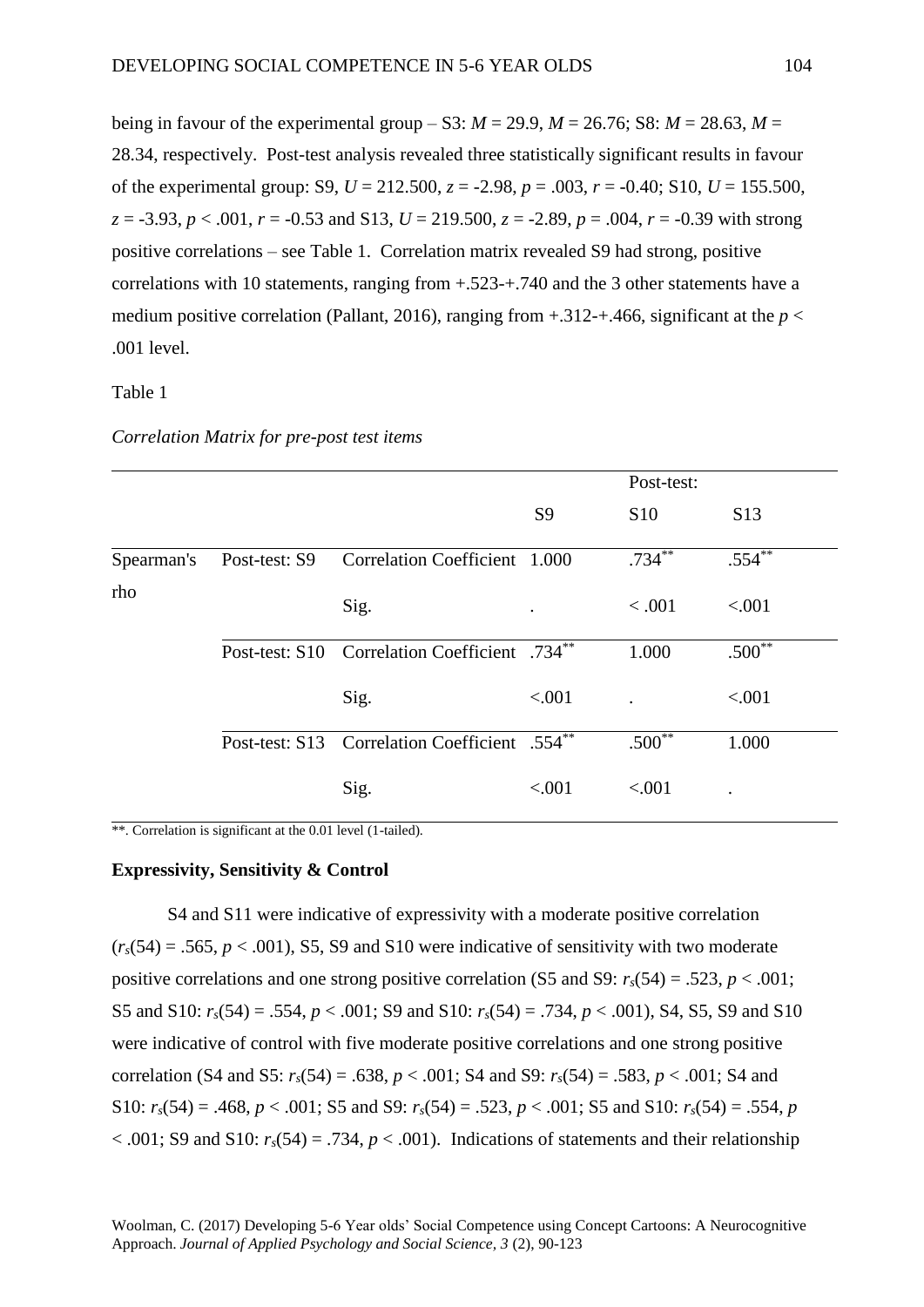with expressivity, sensitivity and control were qualitatively selected by the researcher based on their applications in the real world from the working definitions.

#### **Discussion**

#### **Concept Cartoons and Social Competence**

The aim of this study was to investigate the effects of Concept Cartoons in primary Science on Social Competence development in young children. This was carried out in a quasi-experimental pre-test-post-test design, utilising the SCRQ questionnaire, administered by the teachers. Although the present study addresses a research gap in Concept Cartoon research, it also provides a pedagogical advantage for using Concept Cartoons as a reasonable adjustment to develop social competence. The present study finds and supports a relationship between Concept Cartoon use and social competence development, where a positive difference was found in the grand means of SCRQ scores at post-test. Though not significant, this suggests that Concept Cartoons may accelerate social competence development within Year 1 children. A closer examination of the means for each SCRQ statement reveals a positive increase for all, suggesting that participating children developed on all parts of the SCRQ compared to the control group, however, such tenuous links cannot justify inference due to the lack of significance. However, a statistically significant difference was found with specific social competence statements with small to large effect sizes on S9, S10 and S13. With S10 yielding the largest effect size, it is inferred that Concept Cartoons within an environment which invoke argumentation, leading to cognitive conflict, actively and significantly develops a child's ability to access large social networks, suggesting enhanced social skills.

From a neurological perspective, this suggests the cognitive conflict induced by the argumentation from the Concept Cartoons activates Epstein et al.'s (2014) neurocognitive network which orchestrates cognitive control. Underpinned by the conflict monitoring hypothesis (Botvinick et al., 2001; Botvinick, Cohen & Carter, 2004), evaluative functions are used to detect processing conflicts, which are strongly connected to conflict detection and control, producing argumentation. Based on this, various brain areas are engaged from the external clashes of peer social interaction, including: mirror neurons, the amygdala, TPJ, STS, ACC and the mPFC; all of which contribute to the children's ability to socialise and have an effective discussion (Bandura, 1977). It is inferred that these neurological exercises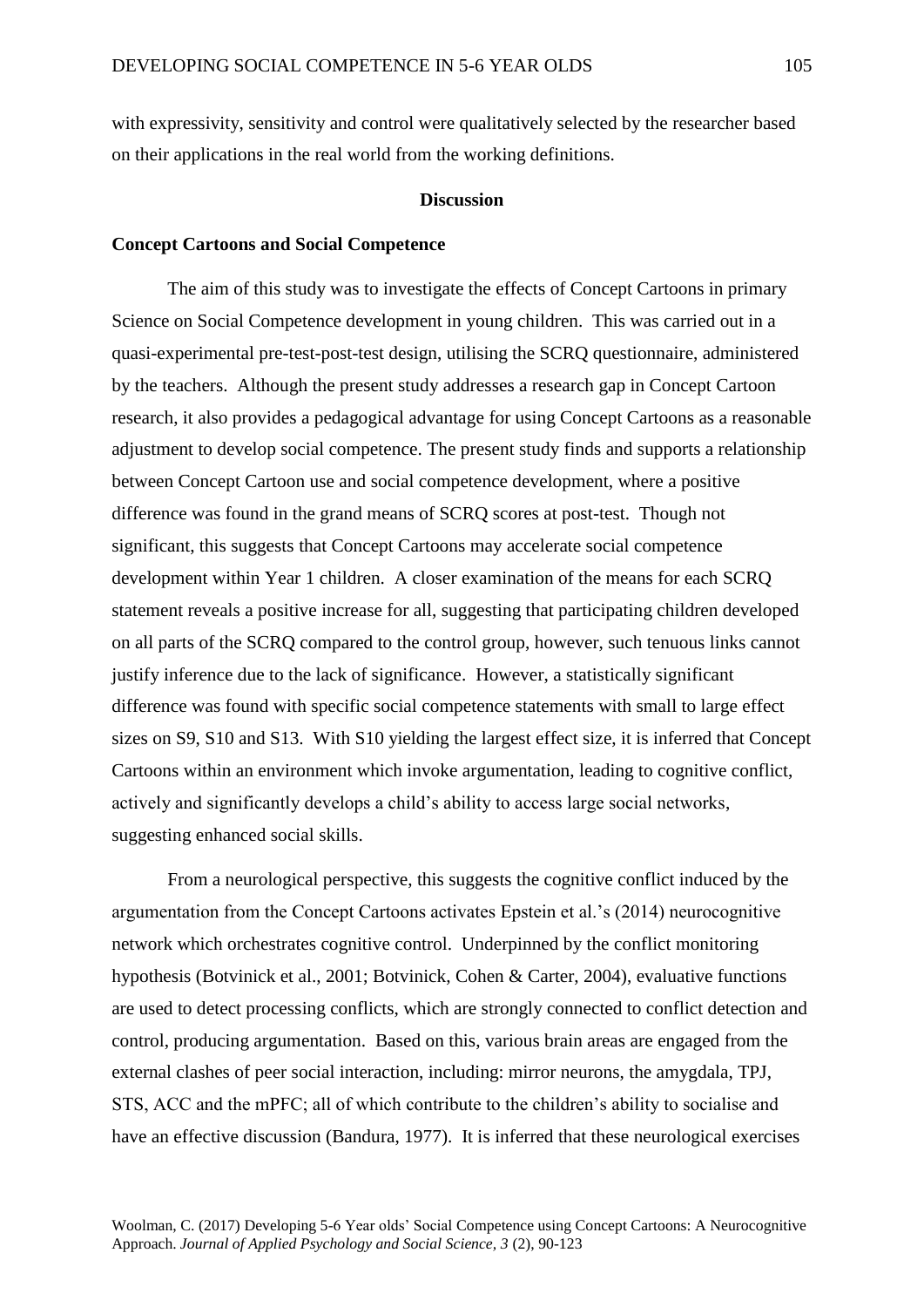which Concept Cartoons invoke develops and promotes social competence development in young children.

Effective socialisation within large social networks, however, involves children being good at dealing with others (S9) and not being able to shy away from challenges (S13). These two statements are statistically significant too, suggesting Concept Cartoons affects a child's ability to interact with another individual. This indicates children are effectively able to express one's felt emotional state, be sensitive when receiving and decoding nonverbal communications and to control and regulate social interaction (Riggio, 1986; Graham, West & Squire, 2017), synthesised with effective social interaction (Bosacki & Astington, 1999; Gómez-Ortiz, Romera & Ortega-Ruiz, 2017). From a sociocultural perspective, this indicates that a Vygotskian (Vygotsky, 1962) approach to teaching, utilising argumentation and cognitive conflict derived from Concept Cartoons can develop social competence within young children as well as promoting young children to face challenges.

Based on the discussed literature, theoretically, alternate conceptions posed within thought bubbles provided by the Concept Cartoons reduced child anxiety when discussing their thoughts, of which promoted the argumentation and dialogic talk experienced within the observations (Kinchin, 2004; Sexton, Gervasoni & Brandeburg, 2009; Wolfe & Alexander, 2007). This in turn involves children being exposed to new and conflicting ideas around the discussed conception, leading children to retrieve past experiences to facilitate the conception of each posed idea. Children are invited and encouraged to discuss these conceptions to progress their learning (Cremin & Arthur, 2014; Needham, 1987) whilst using evidence from past experiences to debate and support their own – potentially false – conception of reality. It is this educational and collaborative process which reduces the anxiety of approaching challenges (S13). From this, children have a rationale to take part in a scientific investigation, developing and testing their theories in conjunction with the scientific method (DfE, 2013). However, this inference cannot be fully justified without further study involving an anxiety measure in the classroom.

# **Expressivity, Sensitivity and Control**

Although the SSI (Riggio & Carney, 2003) was not utilised, the working definitions incorporate Riggio's (1986) definition of social competence and how it is underpinned by expressivity, sensitivity and control are not set. Therefore, using Graham et al.'s (2017) interpretation of the three categories, real world applications – based on an educational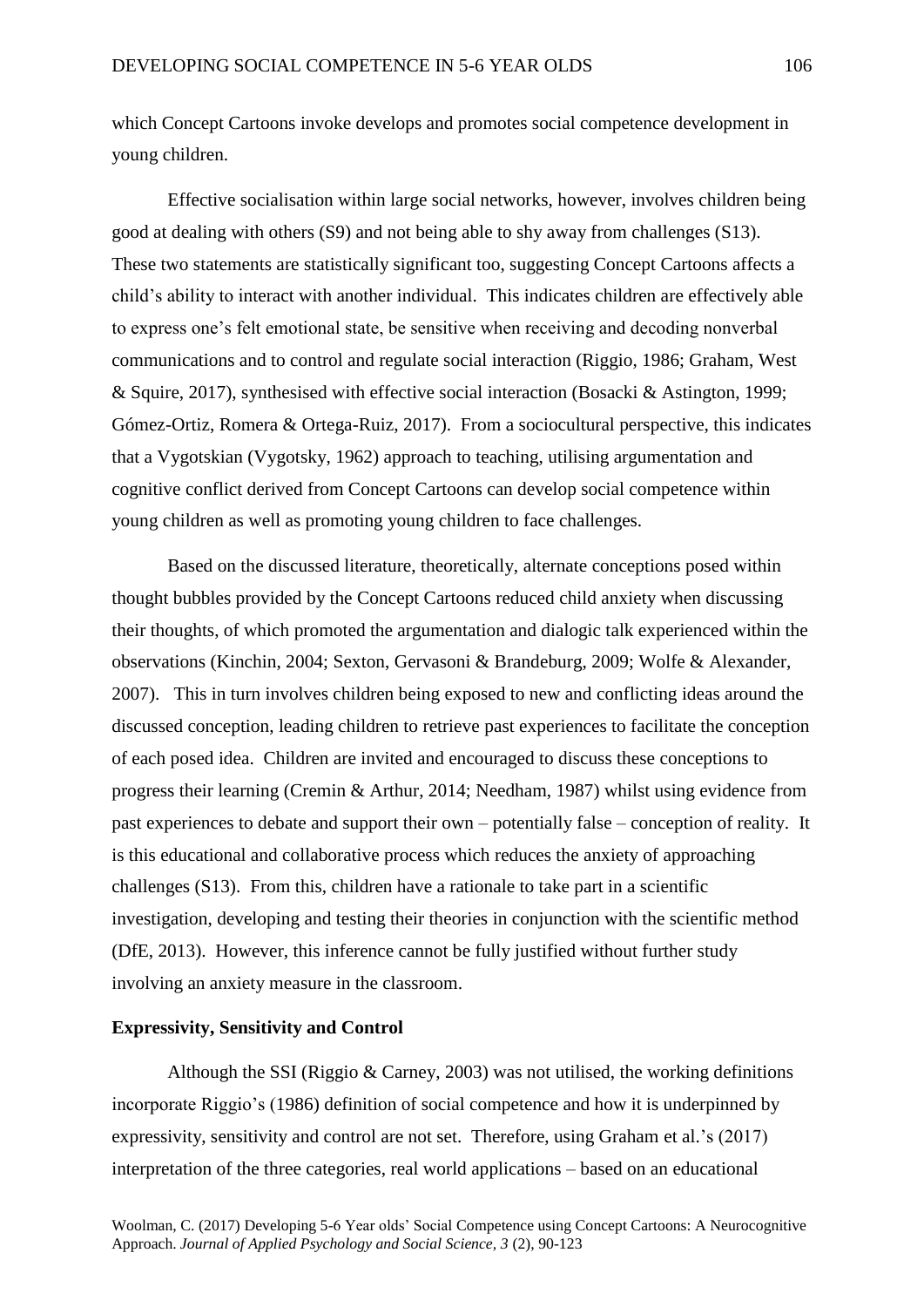perspective – from the statements present in the SCRQ were combined to develop expressivity, sensitivity and control. However, further analysis in future studies would benefit the reliability and validity of these assumptions.

**Expressivity.** Statements 4 and 11 ("The child doesn't think before speaking and doing" and "The child is disruptive in the classroom" – Liddle & Nettle, 2006) were used as indicatives of expressivity; both display a moderate positive correlation. Based on the instantaneous structured sampling observation, this can be measured through motivation and engagement within discussions, of which accounted for 12.8% of both observations, a similar percentage is noted within argumentation at 10.9%, suggesting children were taking part in the session and discussing the different conceptions. Furthermore, based on reverse coding, a higher score indicates that a child does think before they speak and act, and the child is not disruptive within the classroom. Both of which allow the children the ability to express, spontaneously and accurately, felt emotional states within an appropriate manner. This suggests that during argumentation within Concept Cartoon use, children are actively expressing their viewpoint of the phenomena in question. However, expressivity was not statistically significant between the experimental and control group at pre-test and post-test. This is most likely due to frequency of exposure of the Concept Cartoons and its implementation. A longitudinal study in the future would shed light upon this along with a matched pairs design to exclude potential participant variables. Though speculation suggests increased frequency of exposure would actively develop expressivity significantly, it is important to note the means of S4 and S11 did increase from the pre-test, suggesting Concept Cartoon use positively affects expressivity. Though not statistically significant, this supports the alternate hypothesis for the present study, aligning and supporting previous studies on peer-mediated approaches (Asaro-Saddler, 2014; Asaro-Saddler & Bak, 2012; Asaro-Saddler, 2014 & Asaro-Saddler, 2016; Bohlander, Orlich & Varley, 2012) However, these studies focused on the development of children with ASD for social skills training, focusing on either social skills or writing. Nevertheless, Concept Cartoon use developed social competence and thus effective social skills in typically development pupils as well as an individual with SEN. Although no studies have been discussed regarding low social competence in typically developing children, current findings suggest Concept Cartoons can be used as a medium to accelerate aspects of social competence. However, further studies are needed, with various measures, to promote the validity of these assertions. In turn, this can provide a rationale for further study into the effects of Concept Cartoons on individuals with ASD and other special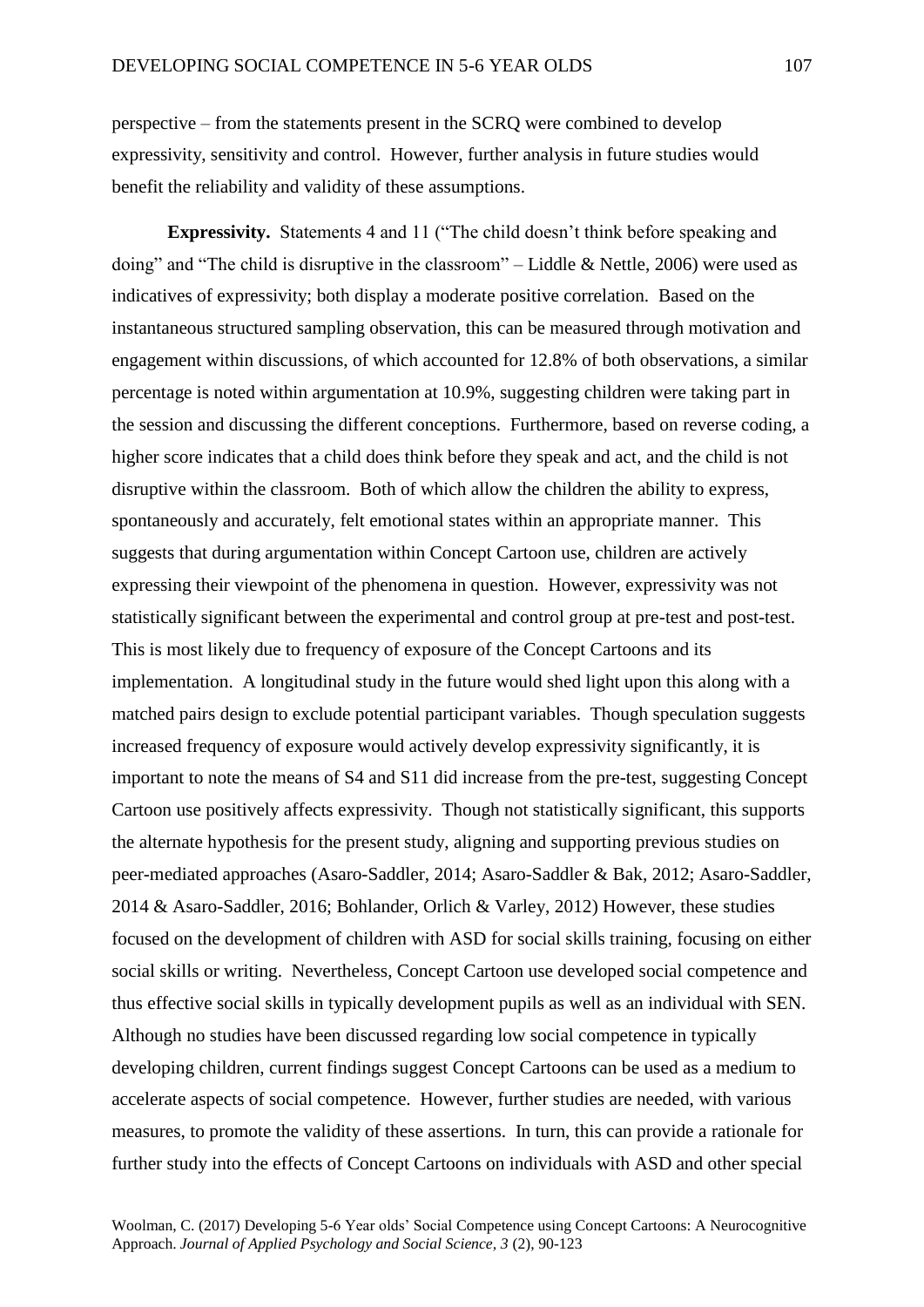educational needs as a reasonable adjustment. This can be coupled with studies exploring the effects of increased frequency of exposure.

**Sensitivity.** Statements, 5, 9 and 10 ("The child is sensitive to other people's needs") and desires", "The child is good at dealing with others" and "The child has a large social network") were interpreted as indicatives of sensitivity within social competence, all of which were positively correlated, ranging from moderate and strong/high strength. Based on the structured observation, this can be measured noted through motivation and engagement (12.8%), language skills (11.7%), cognitive conflict (12.8%) and argumentation (10.9%). These constructs, though purposed for validity of Concept Cartoon use, are outcomes for the effectiveness of the social competence related statements. For example, a child being sensitive to another's needs and desires is reflected in the argumentation and cognitive conflict generated from discussion based of the selected Concept Cartoon, utilising effective language skills, all of which is grounded in motivation and engagement. Based on the described neurocognitive system, exercise of the ACC and mPFC in conjunction with other specified brain areas actively develops social competence within a meaningful and educational experience. Corroborated by statistical significance found in S9 and S10, this suggests Concept Cartoon use actively develops children's sensitivity in relation to social competence. However, S5 was not found to be statistically significant, suggesting a third of the statements that comprise sensitivity was not significant; nevertheless, a closer inspection of S5's means suggest a statistical improvement based on the pre-test. Though speculation suggests increased frequency of exposure would actively develop S5 significantly, contributing to the sensitivity contrast, however, this may be related to a child's ToM ability. Research suggests and advocates a relationship between social competence and ToM/perspective-taking ability (e.g., Graham et al., 2017; Kuhnert et al., 2017; Phalen et al., 2017; Weimer et al., 2017), and at ages 5-6, children may struggle to attribute embedded mental states (e.g. second-order ToM ability; Hsu & Cheung, 2013). This suggests children are less able to be sensitive to their peer's needs and desires in relation to the argumentation of alternate conceptions. However, it is important to note, Concept Cartoons actively developed a child's ability to be sensitive to other people's needs and desires, though not significant, it can tenuously suggest Concept Cartoons in lesson can contribute to the positive development of ToM in young children. In addition, brain areas which connote ToM ability are similar to that which social competence activates, suggesting a relationship between the two, and based on the described neurocognitive network, emphasis on the ACC and mPFC in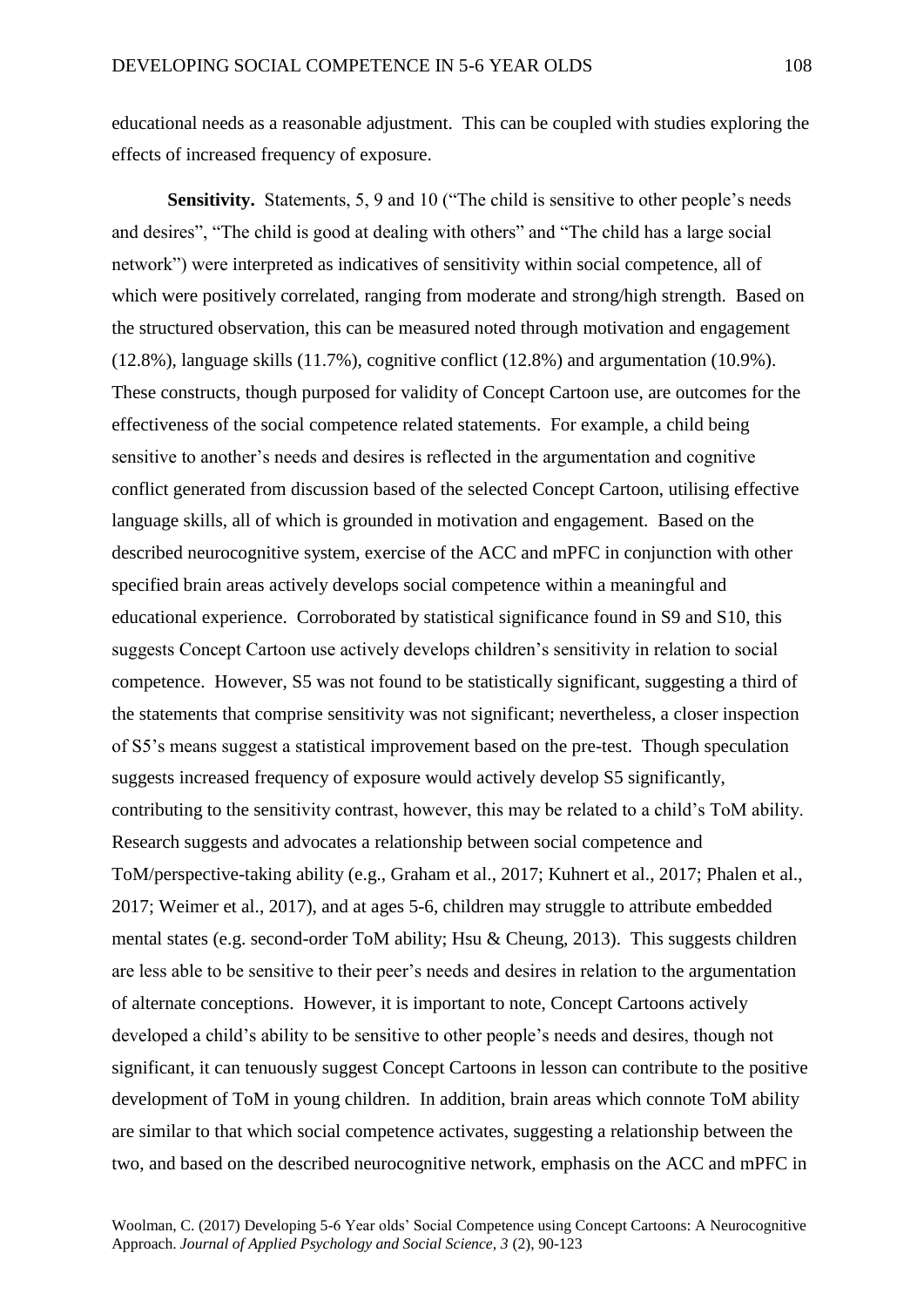conjunction with the other brain areas, could develop ToM ability. In relation to children with SEN, particularly ToM deficient disorders, such as ASD, this provides a rationale into Concept Cartoons being used as a reasonable adjustment to develop ToM. As such, it has been found that Concept Cartoons can actively develop abilities relating to children's ability to receive and decode nonverbal communication with response.

**Control.** Statements S4, S5, S9 and S10 ("The child doesn't think before speaking and doing", "The child is sensitive to other people's needs and desires", "The child is good at dealing with others" and "The child has a large social network") were used as indicatives for control; five displaying moderate positive correlations and one displaying a strong positive correlation. Based on the structured observation, identification of where control would take place involves motivation and engagement (12.8%), language skills (11.7%), cognitive conflict (12.8%), argumentation (10.9%) and adjudication (10.9%). Regarding its output, control is significantly related to sensitivity as this relates to the children's ability to receive and decode verbal and nonverbal communication in attempt to maintain successful social interaction. It can be argued formative assessment (10.9%) can regulate control through teacher-input based on questioning and behaviour management. However, children's ability to effectively maintain sensitivity on receiving verbal and nonverbal communication is critical to the children's ability to stay in control of the social interaction. This suggests Concept Cartoons effectively enable children to think before they speak, be sensitive to other children's needs and desires, good at dealing with each other and having a large social network. However, only S9 and S10 were found to be statistically significant in comparison to the control group, suggesting Concept Cartoons at the present frequency of exposure significantly develops children's ability to deal with each other in a social context and have a large social network. Nevertheless, S4 and S5 means at a closer inspection, were greater at post-test compared to pre-test; this indicates a development, though not significant. Therefore, the described neurocognitive network suggests a development in social cognition, specifically social competence using Concept Cartoons.

Due to its similarities with sensitivity, the development of control within children can be suggested to develop ToM ability, providing further rationale to study the link between Concept Cartoon use and ToM development in young children. The present study demonstrates that Concept Cartoon use, with only theoretical knowledge of Concept Cartoons, can develop a child's social competence and potentially, in turn, develop a child's ToM ability. However, further research is required to test the generalisability of these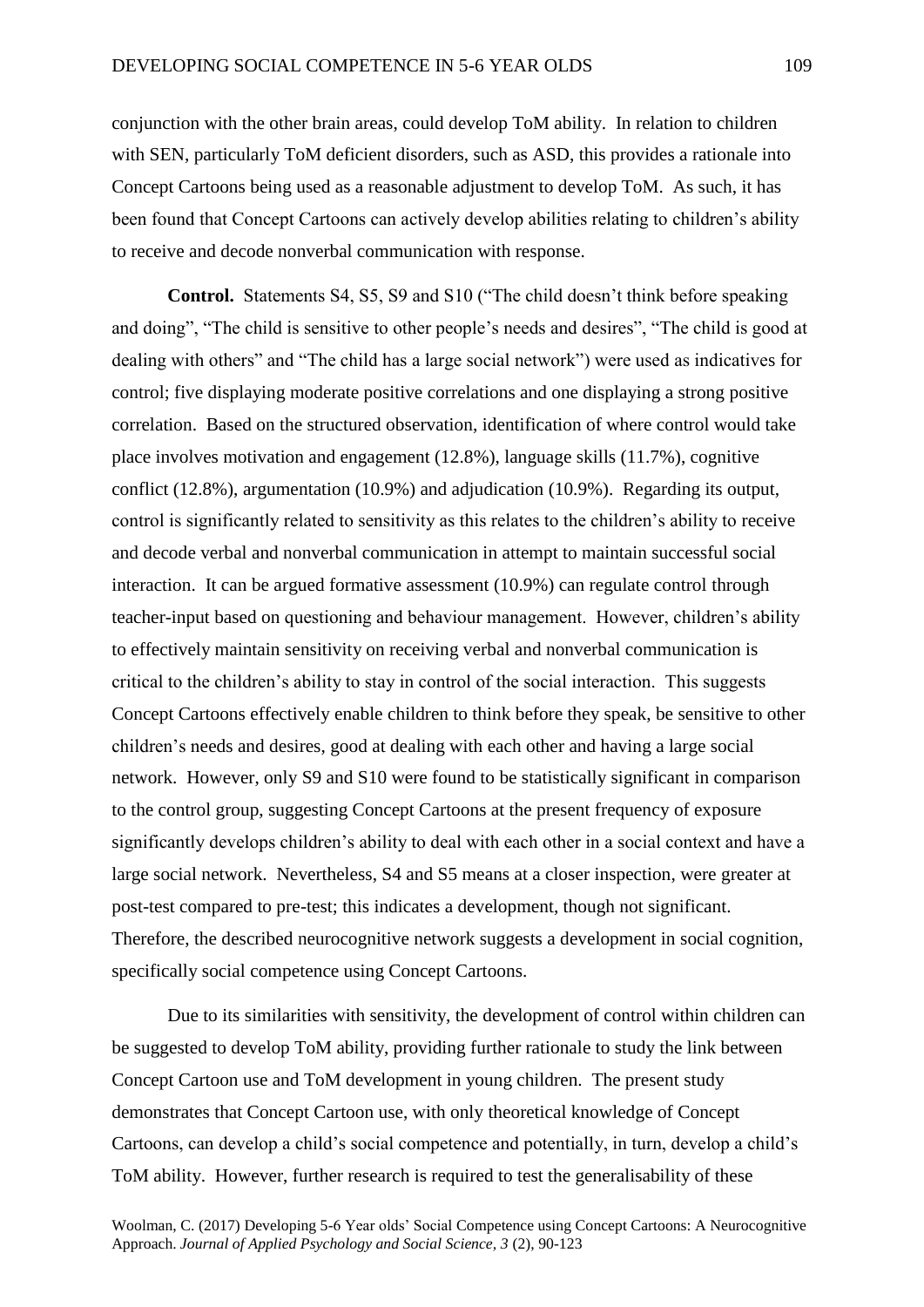assumptions. As such, the present study finds Concept Cartoons can significantly develop control abilities, relating to social competence, in Year 1 children.

# **Educational Implications**

Statements, 9, 10 and 13 are all highly correlated, suggesting Concept Cartoon use within the experimental group positively affected the children's ability to take on challenges, and deal with other children effectively due to purposeful social interaction (Kožuh et al., 2015). Therefore, mixed ability groups, with purposeful interactions, develops effective social interaction based upon expressivity, sensitivity and control. Moreover, development through mixed ability groups suggests Vygotsky's (1978) ZPD plays a significant role in the development of a child's social competence. However, although SEN pupils may have deficient brain areas associated with effective social interaction, the experimental teacher revealed Concept Cartoons developed SEN pupils' ability to become "on par" with the "more able children" academically and socially, suggesting Concept Cartoons based on the described neurocognitive network, develops deficient social cognitions. However, determination of cause and effect is questioned between social constructivist pedagogy and Concept Cartoon use within lessons. Causality in favour of the Concept Cartoon use for social competence development is supported within the control pre-test interview where they give an example of a lesson which utilises social constructivist pedagogy. This suggests social constructivist pedagogy alone does not significantly adjust and develop social competence levels compared to Concept Cartoon use. Research advocates the social constructivist impact on academic ability and social cognition, though the present study found the experimental group having increased social competence. This suggests through purposeful social interaction; argumentation; cognitive conflict; adjudication; development of language skills; addressment of misconceptions and problem-solving, Concept Cartoons have a positive effect on a child's social competence.

For an educator, the findings provide the social potential for Concept Cartoons to develop not only typically developing pupils, but also pupils with SEN. In relation to the ASD, the described neurocognitive network suggests activation and exercise in typically deficient areas of Autistic brains. However, due to ASD being a spectrum, it is difficult to make generalisations without rigorous study. Nonetheless, Concept Cartoons have also been found to allow children whom do not typically achieve, to become "on par" with "higher pupils", ensuring accessibility for all pupils. In addition, high achieving pupils have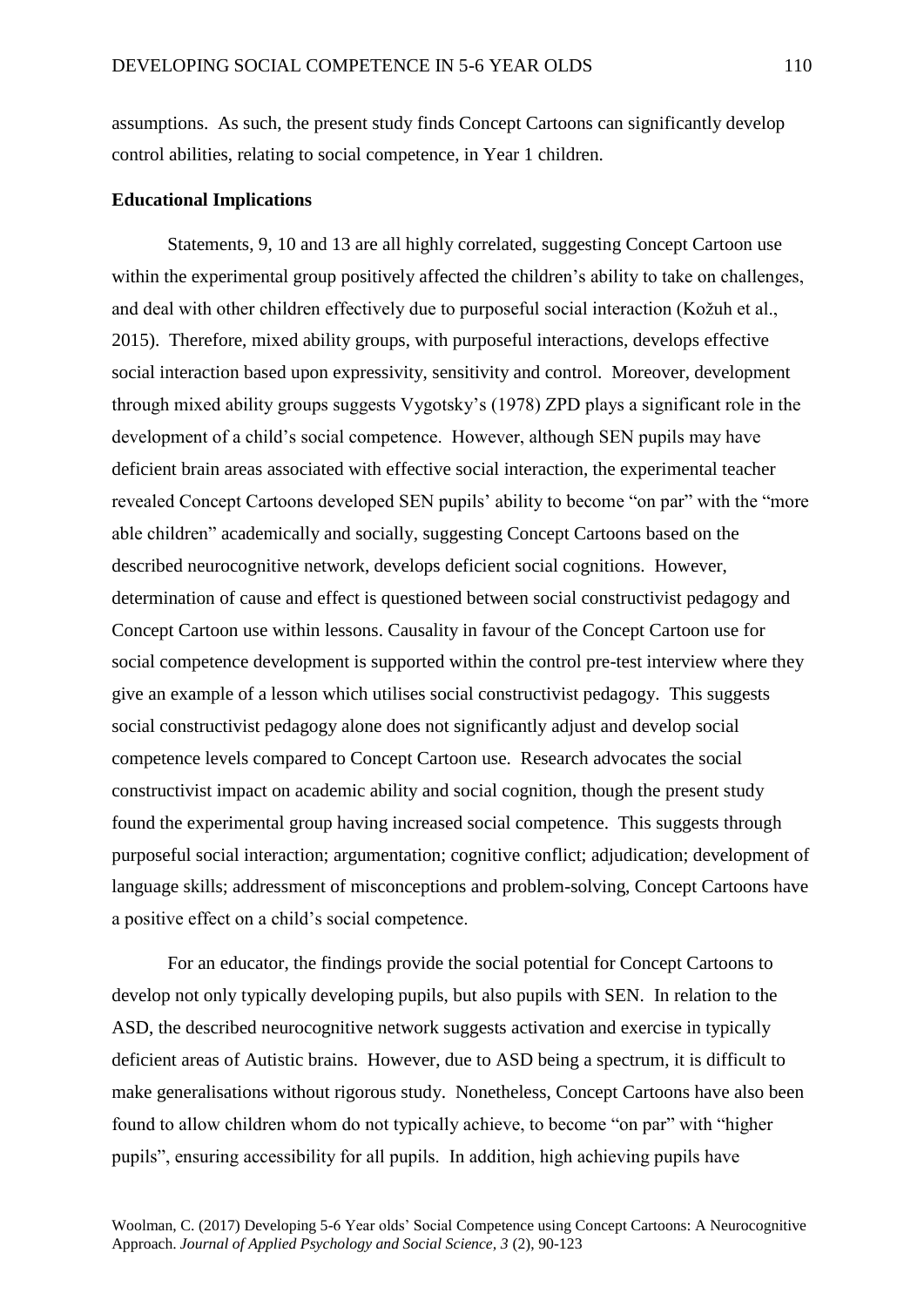opportunities to not only develop lower attaining children, but to also deepen their scientific reasoning skills through the scientific method (DfE, 2013) with critical and evaluative talk.

Although the present methodology utilises Concept Cartoons on two occasions, it is inferred multiple and consistent use does not deteriorate or have detrimental negative effects and will continue to have a positive and thus improved effect on a child's social competence. Furthermore, when considering the effect of Concept Cartoons had on the working definitions, leading to successful social interaction, it demonstrates the positive relationship between Concept Cartoons and social competence. However, a longitudinal study would give an understanding of increased frequency of exposure on the effects of Concept Cartoon use and social competence. Moreover, the present study measures the impact of Concept Cartoons on social competence within a naturalistic environment, suggesting only pedagogical and theoretical knowledge is required for its positive social effects, ensuring accessibility for educationalists.

In addition, the present rationale and hypothesis can inspire further educationalists to utilise cognitive neuroscience and apply it to the classroom, promoting a research based, neurocognitive discipline. In turn, educationalists will question other parts of their pedagogy in views of cognitive neuroscience and attempt to critically reflect and improve upon current pedagogical practices.

# **Significance of Study**

No existing literature discusses nor hypothesises the positive effect of Concept Cartoons on social competence development. This paper utilised psychological and interpretative measures to identify a relationship where a positive correlation has been found relating to sensitivity and control. This study utilised cognitive neuroscience to derive an explanation for the phenomenon in question regarding cognitive conflict and argumentation, focusing on the discussion between two peers. Educational implications have been discussed regarding how Concept Cartoons can be used to develop social competence and promote scholarly practice in education settings. Furthermore, the pragmatic design sidesteps contentious issues of post-positivism and constructivism to investigate the developmental of social competence with Concept Cartoon use in Science lessons, freeing methodical constraints. Pragmatic ontologies underpinned by educational psychology axiology informed the epistemology and methodology of the present paper, providing a balanced approach to the results.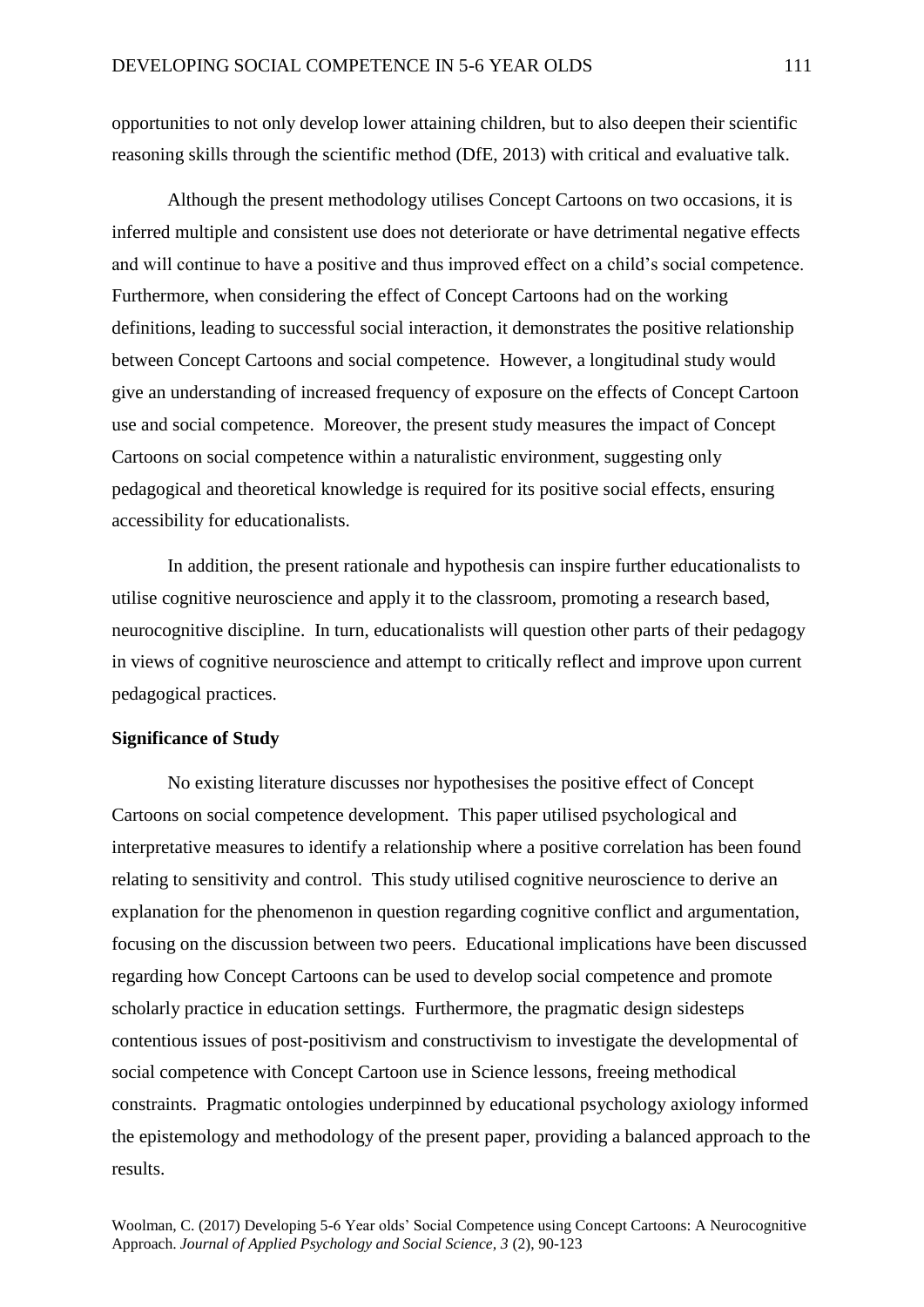# **Limitations**

It is assumed cognitive conflict is the source of social competence development based on the argumentation derived from Concept Cartoons. However, without neurological evidence based on scans, only a theoretical assumption can be formed based on the available data. No funding was allocated to this study; therefore, neurological equipment could not be utilised to further progress this theoretical foundation. However, further research would benefit from the use of functional magnetic resonance imaging (fMRI) and event-related functional magnetic resonance imaging (efMRI) to not only observe neural activity but to separate the elements into discrete points in time, supporting or challenging the proposed neurocognitive network.

Both participating teachers had a difference in teaching experience; the experimental participant having fewer years. Participants involved in the SCRQ were only matched on age and not ethnicity, intelligence or cognitive/physical abilities. It cannot be concluded that this influenced the results, however, a matched pair design would address this issue. However, without participant variables, the researcher would not have been able to uncover the potential developmental benefits of Concept Cartoons on SEN pupils; inspiring future research. Randomised control trials (RCT) could not be utilised on this study as it would have disrupted the Year 1 classes, negatively affecting children's learning and the teaching participants' stress levels. Research involving multiple schools could utilise RCT, moving towards a true experimental design.

The SCRQ engaged 56 participants; G\*Power suggests this is not enough participants to draw any significance nor external generalisability, however, this is the entirety of a Year group at the participating school. Until future research on larger populations, external generalisations cannot be made, this is exacerbated by participant variables, though internal generalisations can be made with caution (Faul, Erdfelder, Lang & Buchner, 2007). Though this does not make a dramatic impact on differing areas, it can be hoped similar schools and localities can adapt to achieve similar results. Semi-structured interviews captured participants' understanding at the specific school at the specific time; this research does not intend or advocate external generalisations from qualitative analysis. From the researcher's perspective, each individual is different at the interpretative level – this does not stop individuals to identify with the participants' responses.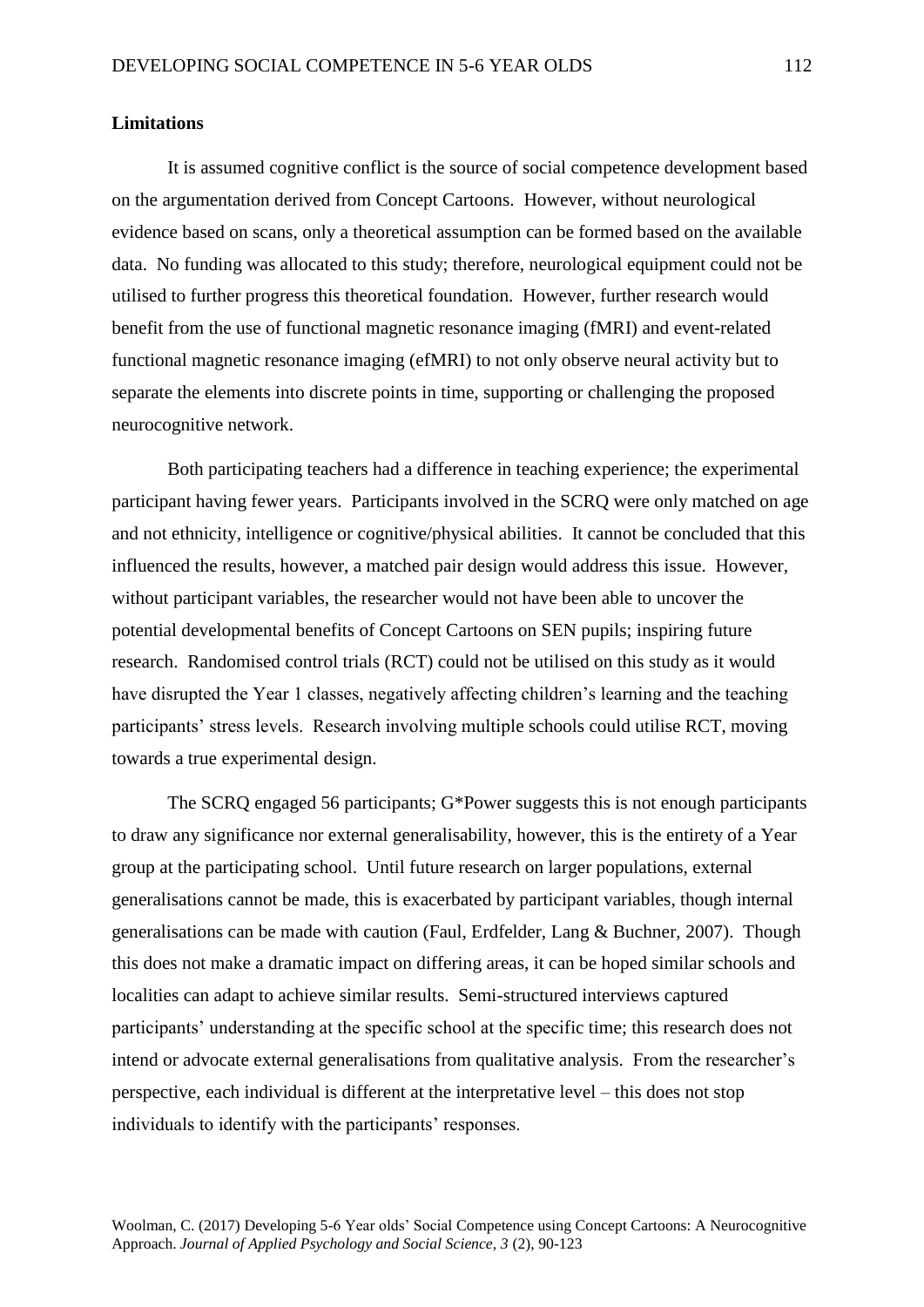#### **Conclusion**

In summary, this paper synthesises research to address the effects of Concept Cartoon use in primary Science lessons on social competence development in Year 1 children. The present study revealed Concept Cartoon use does not develop 5-6 year olds' social competence due to no significant difference among SCRQ scores. However, aspects in control and sensitivity were found to be significant, suggesting Concept Cartoons in primary Science lessons have an impact on children in a mainstream Year 1 classroom. Additionally, although expressivity was not found to be statistically significant, there were improvements within the means upon closer inspection, suggesting further research is required to understand why sensitivity and control were positively and significantly affected and expressivity was not. However, caution is necessary when interpreting based on specific statements as there were no other social competence measure. Future research will benefit this with the use of additional measures. Critical analysis of social competence and cognitive neuroscience literature enabled a neurocognitive theory to be established, focusing on peer-peer interaction from argumentation to cognitive conflict. The findings also suggest emphasis on mPFC and ACC activation within the social brain, however, such conclusions cannot be drawn from behavioural data. Nevertheless, the present findings suggest the social pedagogy conducive to argumentation and cognitive conflict from Concept Cartoons positively affects the social competence of children. Though this sample is small ( $N = 56$ ), the significance and effect sizes found provides rationale for further research to be conducted within this area. In addition, qualitative analysis revealed teaching participants only required theoretical understanding of Concept Cartoons and no practical experience to deliver effective and purposeful Concept Cartoon use within science lessons. This suggests an accessible teaching resource to not only provide meaningful discussions within science, but to also develop aspects of social competence in 5-6 year olds. Future research would benefit from a longitudinal study on Concept Cartoon use on social competence, utilising RCTs and multiple social competence measures and how it links to ToM based on the described neurocognitive network. This would be required before looking at its neurological basis with brain imaging techniques. Therefore, promoting a biological and neuropsychological practice towards primary teaching.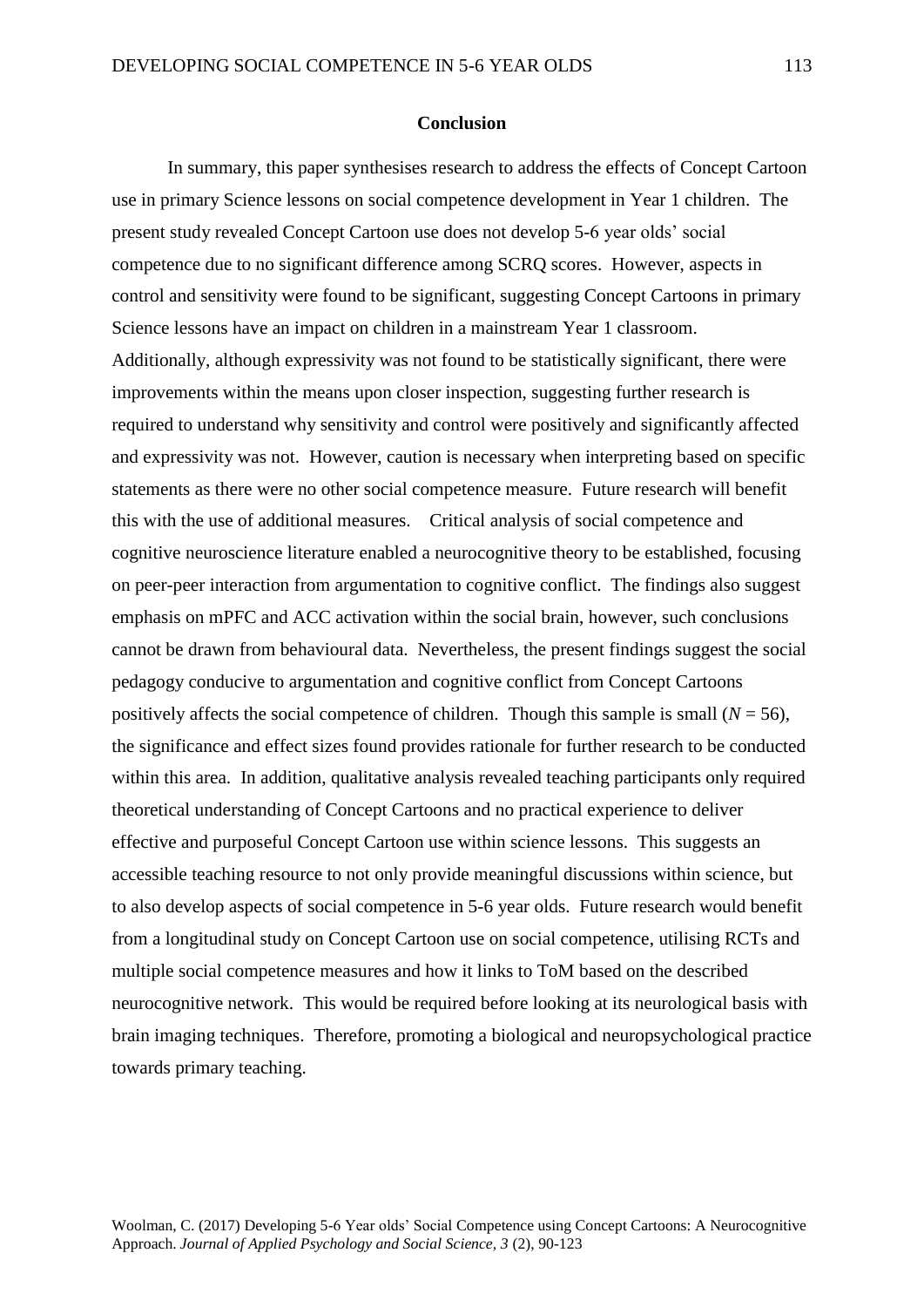### **Acknowledgements**

The author is grateful to Alethe Bailey for their support throughout this empirical study as well as Dr Kate Graham for her expertise surrounding social competence. A heartfelt thank you to Louise, Lynne and Jenny for their integral part of the study and providing me with immense support and encouragement. I would also like to thank the school, teachers and children who took part in the study along with my family and friends for instilling confidence in me.

#### **References**

- Amaral, D.G., Schumann, C.M., & Nordahl, C.W. (2008). Neuroanatomy of autism. *Trends in Neuroscience*, *31* (3), 137-145. doi: 10.1016/j.tins.2007.12.005.
- American Psychiatric Association (2013). *Diagnostic and statistical manual of mental disorders*. (5th ed.). Arlington: American Psychiatric Publishing.
- Arnold, D.H., Kupersmidt, J.B., Voegler-Lee, M.E., & Marshall, N.A. (2012). The association between preschool children's social functioning and their emergent academic skills. *Early Childhood Research Quartlery, 3,* 379-386. doi:10.1016/j.ecresq.2011.12.009
- Asaro-Saddler, K. (2014). Self-regulated strategy development: effects on writers with Autism Spectrum Disorders. *Education and Treatment of Autism and Developmental Disabilities*, *49*(1), 78-91. Retrieved from http://daddcec.org/Publications/ETADDJournal
- Asaro-Saddler, K. (2016). Using evidence-based practices to teach writing to children with Autism Spectrum Disorders. *Preventing School Failure: Alternative Education for Children and Youth*, *60*(1), 79-85. doi: dx.doi.org/10.1080/1045988X.2014.981793.
- Asaro-Saddler, K., & Bak, N. (2012). Teaching children with high-functioning Autism Spectrum Disorders to write persuasive essays. *Topics in Language Disorders*, *32*(4) 361-378. doi: 10.1097/TLD.0b013e318271813f.
- Asaro-Saddler, K., & Bak, N. (2013). Persuasive writing and self-regulation training for writers with Autism Spectrum Disorders. *The Journal of Special Education*, doi:10.1177/0022466912474101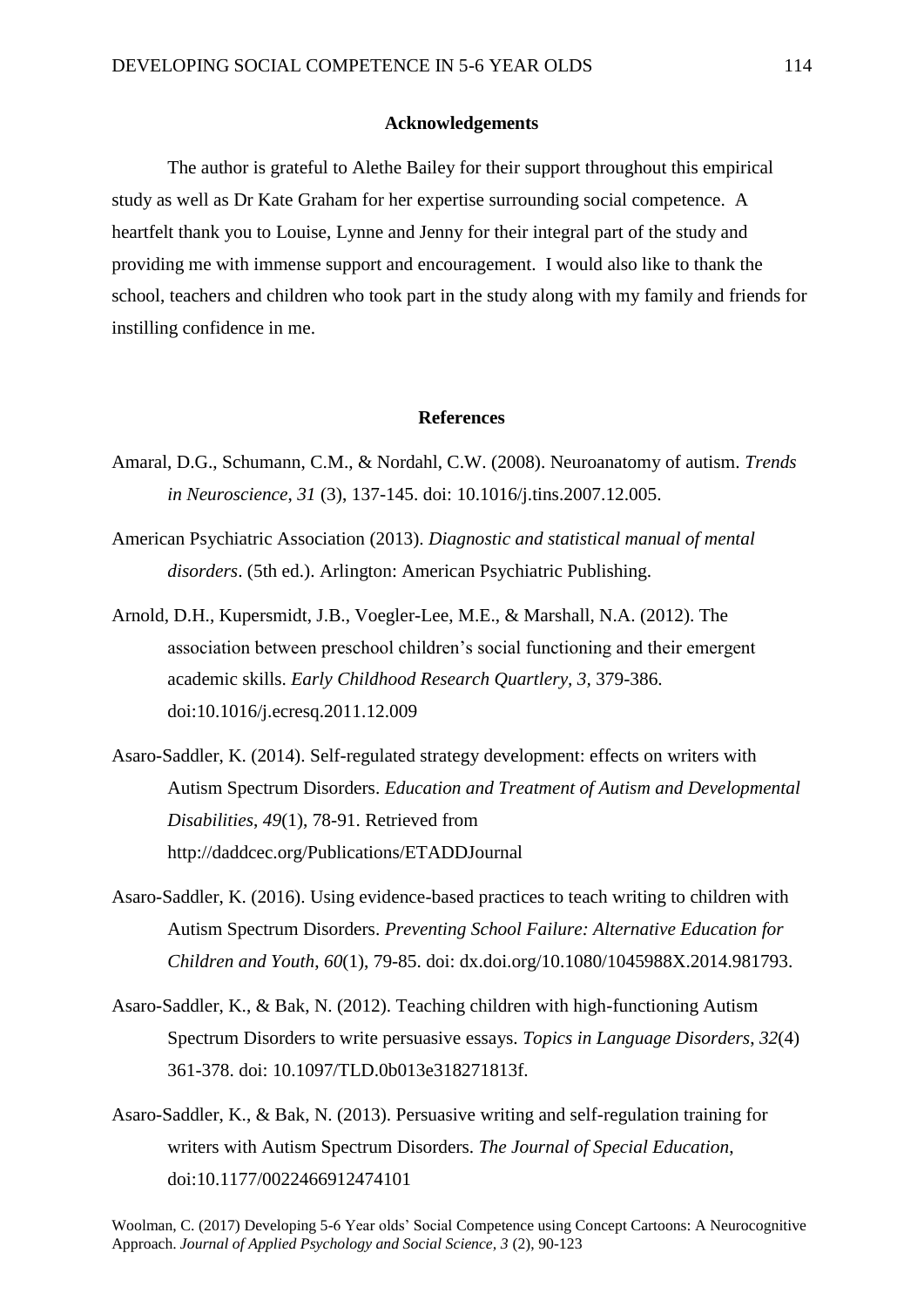- Asaro-Saddler, K., & Saddler, B. (2010). Planning instruction and self-regulation training: effects on writers with Autism Spectrum Disorders. *Exceptional Children*, *77*(1) 107- 124. doi: 10.1177/001440291007700105.
- Astington, J., & Jenkins, J. (1995). Theory of mind development and social understanding. *Cognition and Emotion*. *9*, 151-165. doi: 10.1080/02699939508409006.
- Atasoy, S., & Ergin, S. (2017). The effect of concept cartoon-embedded worksheets on grade 9 students' conceptual understanding of Newton's laws of motion. *Research in Science & Technological*, *35*(1), 58-73. doi: 10.1080/02635143.2016.1248926.
- Balim, A.G., İnel-Ekici, D., & Özcan, E. (2016). Concept cartoons supported problem based learning method in middle school science classrooms. *Journal of Education and Learning*, *5*(2) 272-284. doi: 10.5539/jel.v5n2p272.
- Bandura, A. (1977). *Social learning theory*. New York: General Learning Press.
- Bekiryazıcı, M. (2015). Teaching mixed-level classes with a Vygotskian perspective. *Social and Behavioral Sciences*. *186*(1), 913-918. doi:10.1016/j.sbspro.2015.04.163.
- BERA (2011). *Ethical guidelines for educational research*. Retrieved from [https://www.bera.ac.uk/wp-content/uploads/2014/02/BERA-Ethical-Guidelines-](https://www.bera.ac.uk/wp-content/uploads/2014/02/BERA-Ethical-Guidelines-2011.pdf)[2011.pdf](https://www.bera.ac.uk/wp-content/uploads/2014/02/BERA-Ethical-Guidelines-2011.pdf)
- Bianco, F., & Lecce, S. (2016). Translating child development research into practice: can teachers foster children's theory of mind in primary school?. *British Journal of Educational Psychology*. doi: 10.1111/bjep.12125
- Blakemore, S.J. (2008). The social brain in adolescence. *Nature Reviews Neuroscience*, *9*(4), 267-277. doi: 10.1038/nrn2353.
- Bohlander, A.J., Orlich, F., & Varley, C.K. (2012). Social skills training for children with autism. *Pedatric Clinics of North America*, *59*(1), 165-174. doi: 10.1016/j.pcl.2011.10.001.
- Bosacki, S., & Astington, J. (1999). Theory of mind in preadolescence: relations between social understanding and social competence. *Social Development*. *8*(2), 237-255. doi: 10.1111/1467-9507.00093.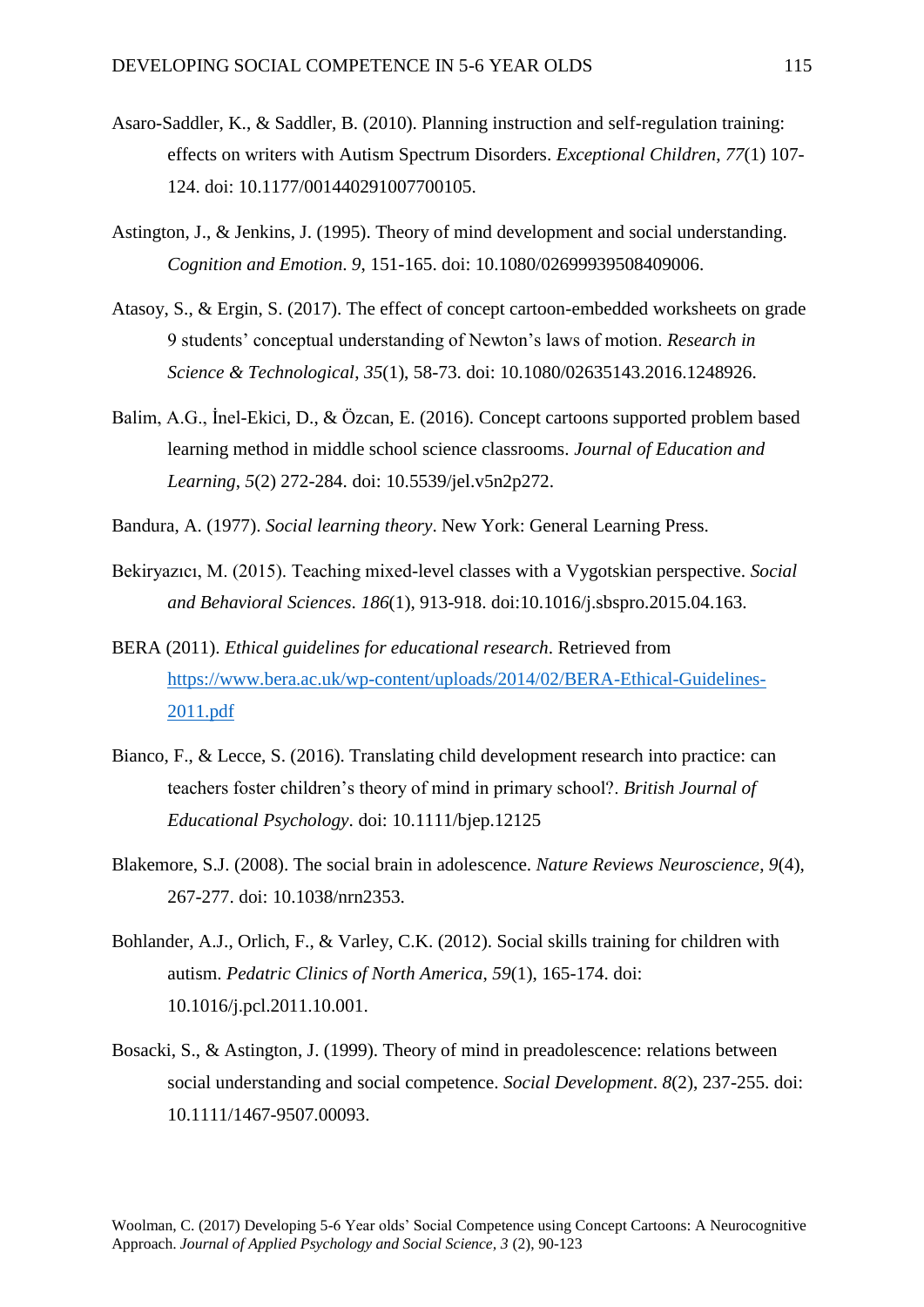- Bosacki, S.L. (2015). Children's Theory of Mind, self-perceptions, and peer relations: a longitudinal study. *Infant and Child Development, 24,* 175-188. doi:10.1002/icd.1878
- Botvinick, M.M, Braver, T.S., Barch, D.M., Carter, C.S., & Cohen, J.D. (2001). Conflict monitoring and cognitive control. *Psychological Review*, *108*, 624-652. doi: 10.1037/0033-295X.108.3.624.
- Botvinick, M.M., Cohen, J.D., & Carter, C.S. (2004). Conflict monitoring and anterior cingulate cortex: an update. *Trends in Cognitive Sciences*, *8*, 539-546. doi: 10.1016/j.tics.2004.10.003.
- BPS (2014). *Code of human research ethics*. Retrieved from http://www.bps.org.uk/system/files/Public%20files/code\_of\_human\_research\_ethics [dec\\_2014\\_inf180\\_web.pdf](http://www.bps.org.uk/system/files/Public%20files/code_of_human_research_ethics_dec_2014_inf180_web.pdf)
- Brewer, J., & Hunter, A. (1989). *Multimethod research: a synthesis of styles*. London: Sage.
- Caçola, P., Miller, H.L., & Williamson, P.O. (2017). Behvioral comparisons in Autism Spectrum Disorder and Developmental Coordination Disorder: A systematic literature review. *Research in Autism Spectrum Disorders, 38*, 6-18. doi:10.1016/j.rasd.2017.03.004
- Coe, R., Fitz-Gibbon, C.T., & Tymms, P. (2000). Promoting evidence-based education: the role of practitioners. *Roundtable paper at the British Educational Research Association*, University of Cardiff, UK September 7-10.
- Cohen, J.D., Barch, D.M., Carter, C.S., & Servan-Schreiber, D. (1999). Context-processing deficits in schizophrenia: converging evidence from three theoretically motivated cognitive tasks. *Journal of Abnormal Psychology*, *180*, 120-133. doi: 10.1037/0021- 843X.108.1.120.
- Cohen, L., Manion, L., & Morrison, K. (2011). *Research methods in education*. (7th ed.). Oxon: Routledge.
- Cremin, T., & Arthur, J. (2014). *Learning to teach in the primary school*. (3rd ed.). Oxon: Routledge.
- Creswell, J.W., & Clark, V. (2011). *Designing and conducting mixed methods research*. (2nd ed.). London: Sage.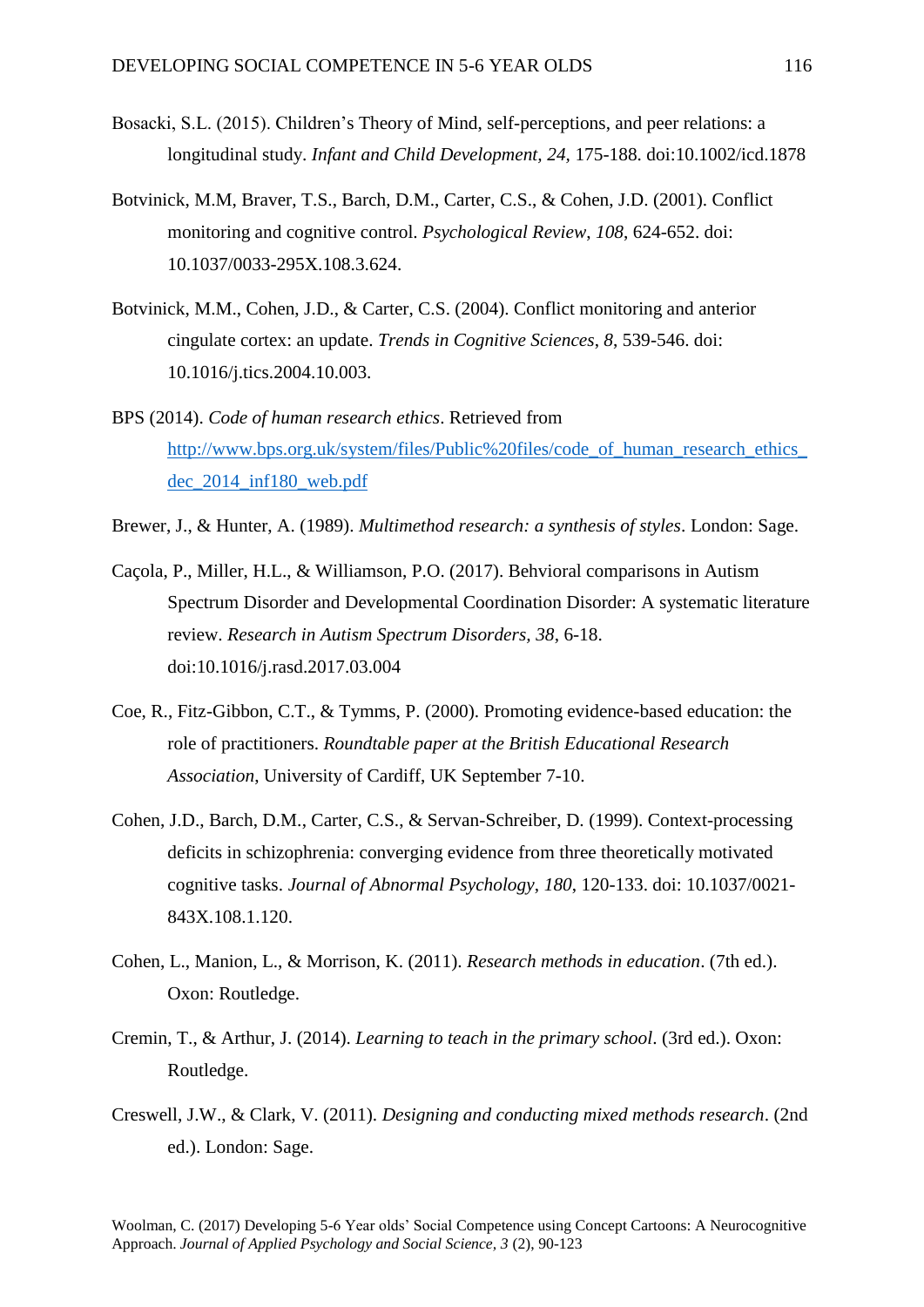- Dabell, J., Keogh, B., & Naylor, S. (2008). *Concept cartoons in mathematics education*. Sandbach: Millgate House Publishers.
- Denscombe, M. (2014). *The good research guide: for small-scale social research projects*. (5th ed.). London: Open University Press.
- Department for Communities and Local Government (2015). *The English indices of deprivation 2015*. Retrieved from [https://www.gov.uk/government/uploads/system/uploads/attachment\\_data/file/465791](https://www.gov.uk/government/uploads/system/uploads/attachment_data/file/465791/English_Indices_of_Deprivation_2015_-_Statistical_Release.pdf) [/English\\_Indices\\_of\\_Deprivation\\_2015\\_-\\_Statistical\\_Release.pdf](https://www.gov.uk/government/uploads/system/uploads/attachment_data/file/465791/English_Indices_of_Deprivation_2015_-_Statistical_Release.pdf)

DfE (2013). *The national curriculum in England: key stages 1 and 2 framework document*. Retrieved from [https://www.gov.uk/government/uploads/system/uploads/attachment\\_data/file/425601](https://www.gov.uk/government/uploads/system/uploads/attachment_data/file/425601/PRIMARY_national_curriculum.pdf) [/PRIMARY\\_national\\_curriculum.pdf](https://www.gov.uk/government/uploads/system/uploads/attachment_data/file/425601/PRIMARY_national_curriculum.pdf)

- Domitrovich, C.E., Durlak, J.A., Staley, K.C., & Weissberg, R.P. (2017). Social-emotional competence: an essential factor for promoting positive adjustment and reducing risk in school children. *Child Devleopment*, *88*(2), 408-416. doi:10.1111/cdev.12739
- Doolan, M.A., Gilbert, T. (2016). Student Choice: Blends of Technology Beyond the University to Support Social Interaction and Social Participation in Learning. *E-Learning, E-Education, and Online Training*, 95-102. doi: 10.1007/978-3-319- 49625-2\_12.
- Dweck, C. (2000). *Self theories: their role in motivation, personality and development*. London: Taylor & Francis.
- Ecker, C., (2017). The neuroanatomy of autism spectrum disorder: an overview of structural neuroimaging findings and their translatability to the clinical setting. *Autism*, *21*(1), 18-28. doi: 10.1177/1362361315627136.
- Eikici, F., Ekici, E., & Aydin, F. (2007). Utility of concept cartoons in diagnosing and overcoming misconceptions related to photosynthesis. *International Journal of Environmental & Science Education*, *2*(4), 111-124.
- Endedijk, H.M., Meyer, M., Bekkering, H., Cillessen, A.H., & Hunnius, S. (2017). Neural mirroring and social interaction: motor system involvement during action observation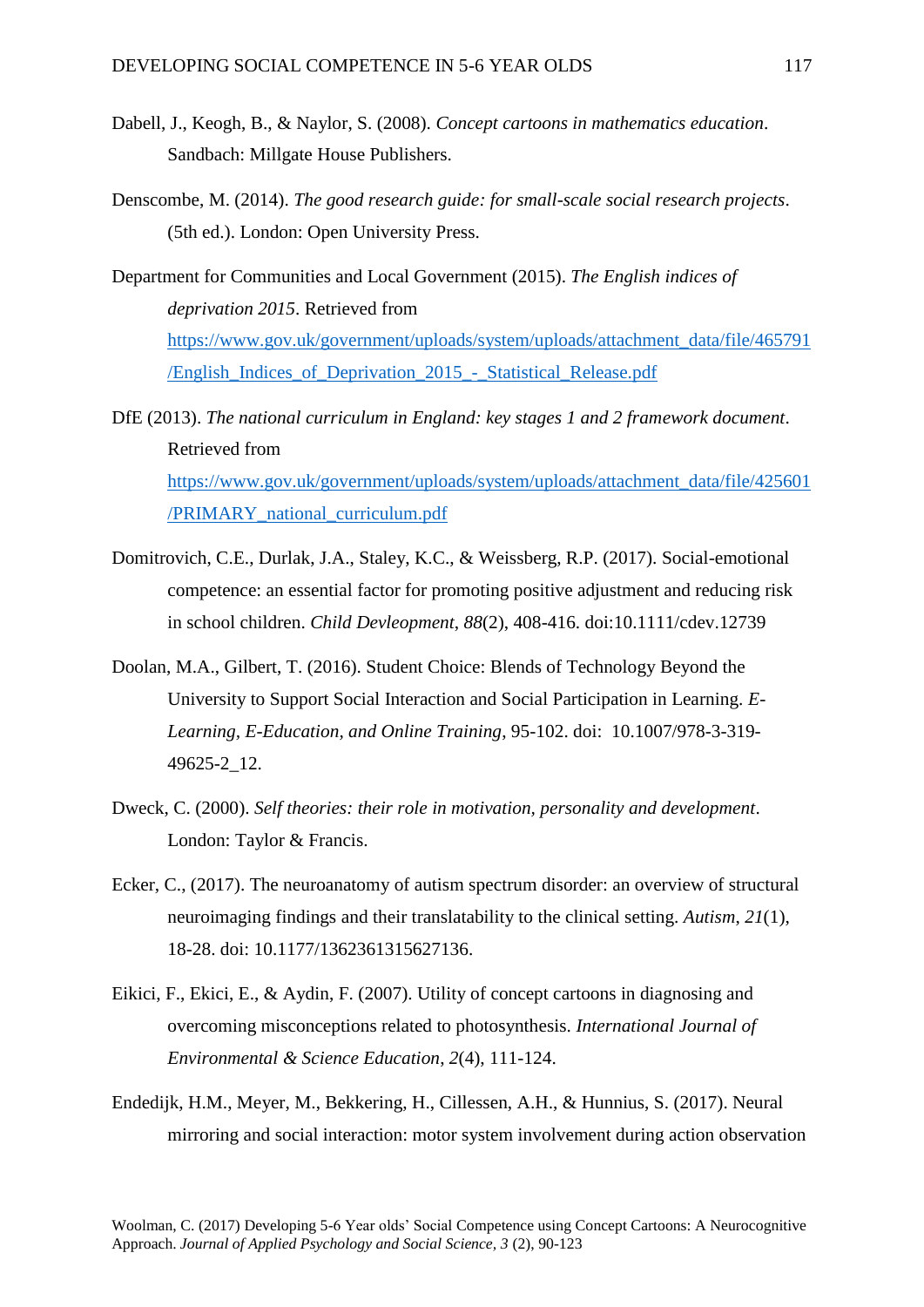relates to early peer cooperation. *Developmental Cognitive Neuroscience*, 24, 33-41. doi: 10.1016/j.dcn.2017.01.001.

- Epstein, B., Shafter, V.L., Melara, R.D., & Schwartz, R.G. (2014). Can children with SLI detect cognitive conflict? Behavioural and electrophysiological evidence. *Journal of Speech, Language, and Hearing Research*, *57*(4), 1453-1467. doi: 10.1044/2014\_JSLHR-L-13-0234.
- Faul, F., Erdfelder, E., Lang, A.G., & Buchner, A. (2007). G\*Power 3: a flexible statistical power analysis program for the social, behavioural, and biomedical sciences. *Behavior Research Methods*, *39*(2), 175-191. doi: 10.3758/BF03193146.
- Field, A. (2014). *Discovering statistics using IBM SPSS statistics*. (4th ed.). London: Sage.
- Gauvin, H.S., De Bene, W., Brass, M., & Hartsuiker, R.J. (2016). Conflict monitoring in speech processing: an fMRI study of error detection in speech production and perception. *NeuroImage*, *126*, 96-105. doi: 10.1016/j.neuroimage.2015.11.037.
- Gil-Olarte Márquez, P., Palomera Martín, R., & Brakcett, M.A. (2006). Relating emotional intelligence to social competence and academic achievement in high school students. *Psicothema*, *18*. Retrieved from<http://www.psicothema.com/>
- Gkonou, C., & Mercer, S. (2017). *Understanding emotional and social intelligence among English language teachers*. London: British Council.
- Gómez-Ortiz, O., Romera, E.M., & Ortega-Ruiz, R. (2017). Multidimensionality of social competence: measurement of the construct and its relationship with bullying roles, *Revista de Psicodidáctica*, *22*(1), 37-44. doi:10.1387/RevPsicodidact.15702
- Graham, K.A., West, M., & Squire, N. (2017). *Perspective-taking and social competence in adults*. Manuscript submitted for publication.
- Harlen, W., & Qualter, A. (2014). *The teaching of science in primary schools*. (4th ed.). Oxon: Routledge.
- Helm, C. (2017). Effects of social learning networks on student academic achievement and pro-social behaviour in account. *Journal for Educational Research Online*, *9*(1), 52- 76.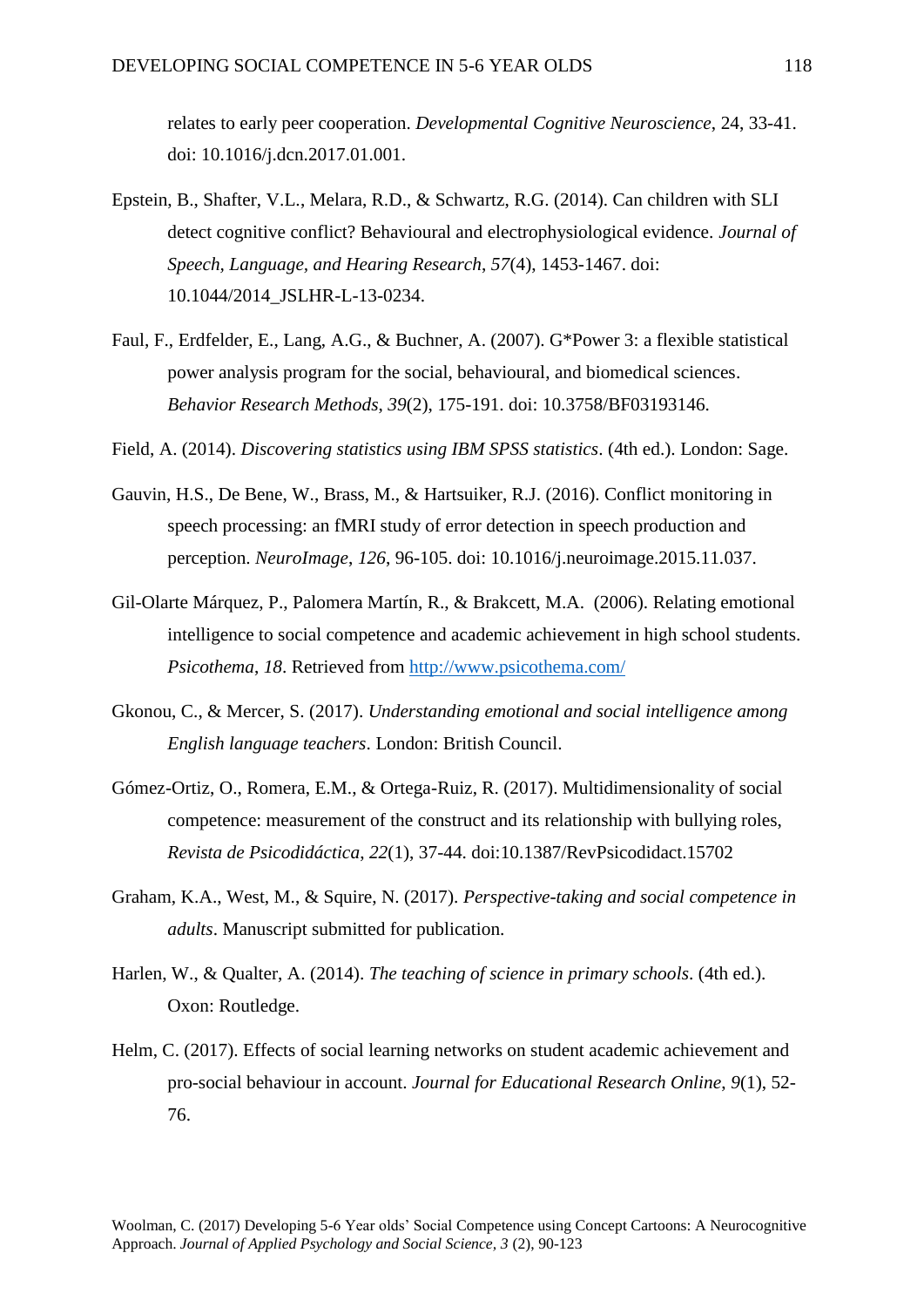- Hsu, Y.K., & Cheung, H. (2013). Two metalizing capacities and the understanding of two types of lie telling in children. *Developmental Psychology*, *49*(9), 1650-1659. doi: 10.1037/a0031128.
- Jarrett, C. (2017). A promising study suggests teachers can train 8-year-olds in theory of mind. *BPS Research Digest*. Retrieved from [https://digest.bps.org.uk/2017/01/27/a](https://digest.bps.org.uk/2017/01/27/a-promising-study-suggests-teachers-can-train-8-year-olds-in-theory-of-mind/)[promising-study-suggests-teachers-can-train-8-year-olds-in-theory-of-mind/](https://digest.bps.org.uk/2017/01/27/a-promising-study-suggests-teachers-can-train-8-year-olds-in-theory-of-mind/)
- Jonsson, U., Olsson, N.C., & Bölte, S. (2016). Can findings from randomized controlled trials of social skills training in autism spectrum disorder be generalized? The neglected dimension of external validity. *Autism*, *20*(3) 295-305. doi: 10.1177/1362361315583817.
- Kabapinar, F. (2008). Effectiveness of teaching via concept cartoons from the point of a view of constructivist approach. *Educational Sciences: Theory & Practice*, *5*(1), 135-146.
- Keogh, B., & Naylor, S. (1996). Teaching and learning in science: a new perspective, presented at BERA Conference, Lancaster. British Educational Research Association Conference.
- Keogh, B., & Naylor, S. (1999). Concept cartoons, teaching and learning in science: an evaluation. *International Journal of Science Education*, *21*(4), 431-446. doi: 10.1080/095006999290642.
- Kinchin, I.M. (2004). Investigating students' beliefs about their preferred role as learners. *Educational Research*, *46*(3), 301-312. doi: 10.1080/001318804200277359.
- Kitamura, T., Ogawa, S.K., Roy, D.S., Okuyama, T., Morrissey, M.D., Smith, L.M., Redondo, R.L., & Tonegawa, S. (2017). Engrams and circuits crucial for systems consolidation of a memory. *Science*, *356*(6333), 73-78. doi: 10.1126/science.aam6808.
- Kožuh, I., Jeremić, Z., Sarjaš, A., Bele, J. L., Devedžić,. V., & Debevc, M. (2015). Social presence and interaction in learning environments: the effect of student success. *Journal of Educational Technology & Society*, *18*(1), 223-236.
- Kuhnert, R.L., Begeer, S., Fink, E., & Rosnay, M.D. (2017). Gender-differentiated effects of theory of mind, emotion understanding, and social preference on prosocial behaviour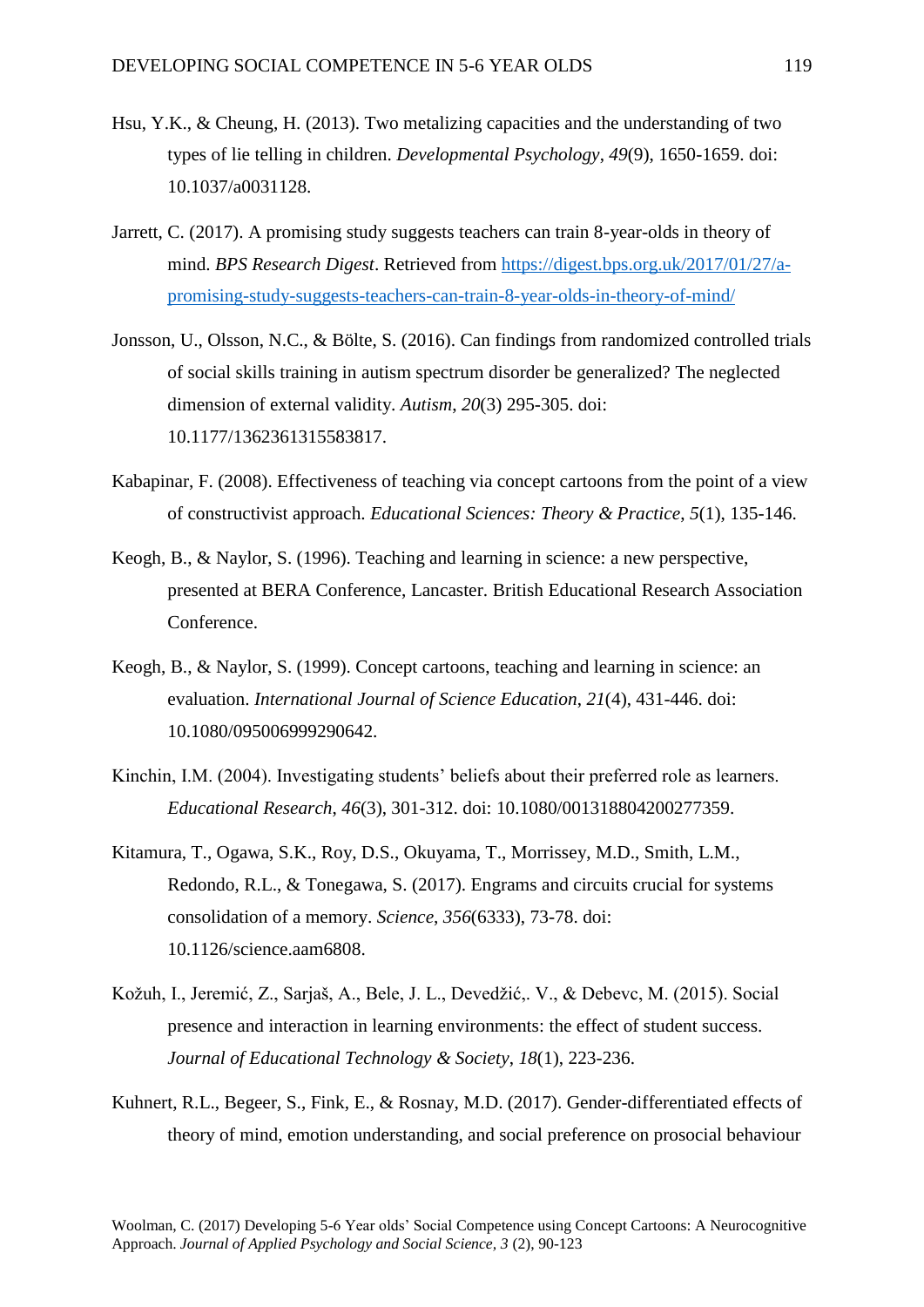development: a longitudinal study. *Journal of Experimental Psychology*, *154*, 13-27. doi:10.1016/j.jecp.2016.10.001

- Lee, C., Cho, O., Sim, H., & Lee, W. (2016). Color psychological therapeutic methods in child game graphics. *Advanced Science and Technology Letters*. doi:10.14257/astl.20.16.125.07
- Lehner, P.N. (1979). *Handbook of ethological methods*. New York: STPM Press.
- Liddle, B., & Nettle, D. (2006). Higher-order theory of mind and social competence in school-age children. *Journal of Cultural and Evolutionary Psychology*. doi: 10.1556/JCEP.4.2006.3-4.3
- Lincoln, Y.S. & Guba, E. (1985). *Naturalistic inquiry*. London: Sage.
- Maxwell, J.A. (1992). Understanding and validity in qualitative research. *Harvard Educational Review*, *62*(3), 279-300. Retrieved from http://hepg.org/her-home/home
- Miller, E.K., & Cohen, J.D. (2001). An integrative theory of prefrontal cortex function. *Annual Review of Neuroscience*, *24*, 167-202. doi: 10.1146/annurev.neuro.24.1.167.
- Morin, A. (2014). The difference between Autism and learning and attention issues. *Understood*. Retrieved from [https://www.understood.org/en/learning-attention](https://www.understood.org/en/learning-attention-issues/getting-started/what-you-need-to-know/the-difference-between-autism-and-learning-and-attention-issues)[issues/getting-started/what-you-need-to-know/the-difference-between-autism-and](https://www.understood.org/en/learning-attention-issues/getting-started/what-you-need-to-know/the-difference-between-autism-and-learning-and-attention-issues)[learning-and-attention-issues](https://www.understood.org/en/learning-attention-issues/getting-started/what-you-need-to-know/the-difference-between-autism-and-learning-and-attention-issues)
- Moschovaki, E., & Meadows, S. (2005). Young children's cognitive engagement during classroom book reading: differences according to book, text genre, and story format*. Early Childhood Research & Practice, 7*(2), 1-14. doi: 10.1.1.522.5187.
- Nabi, R.L., & Prestin, A. (2017). Social learning theory and social cognitive theory. *The International Encyclopaedia of Media Effects*, 1-13. doi:10.1002/9781118783764.wbieme0073
- Naylor, S., & Keogh, B. (2010). *Concept cartoons in science education*. (Revised ed.). Sandbach: Millgate House Publishers.
- Naylor, S., & Keogh, B. (2013). Concept cartoons: what have we learnt?. *Journal of Turkish Science Education*, *10*(1), 3-11.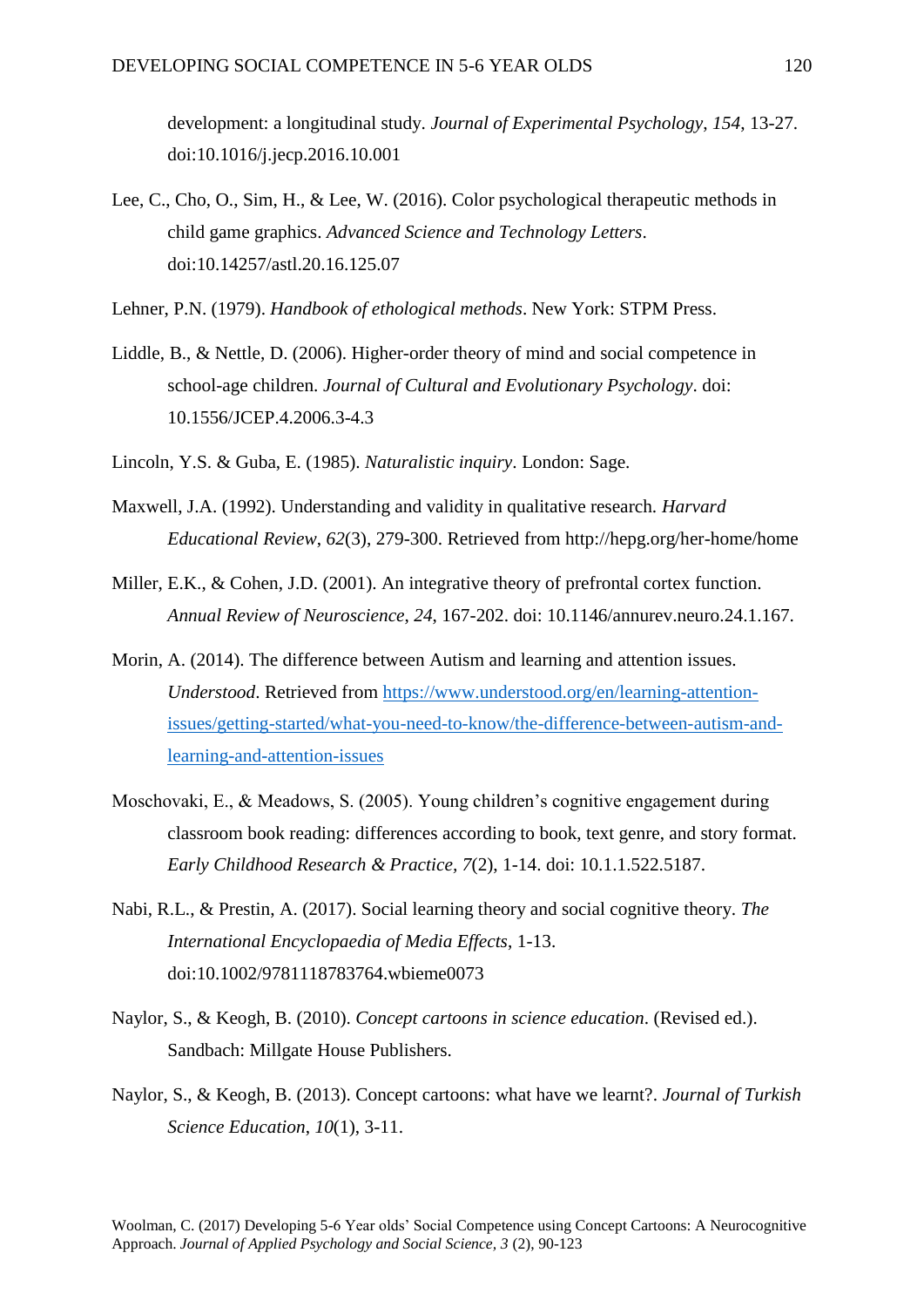- Needham (1987). *Teaching strategies for developing understanding in science*. Leeds: University of Leeds.
- Newman University (2013). *Newman University ethical guidelines*. Retrieved from [http://www.newman.ac.uk/files/w3/researchactivity/pdf/Ethical%20Guidelines.pdf?q](http://www.newman.ac.uk/files/w3/researchactivity/pdf/Ethical%20Guidelines.pdf?q=44)  $=44$
- O'Connor, Z. (2011). Colour psychology and colour therapy: caveat emptor. *Color Research & Application*, *36*(3), 229-234. doi: 10.1002/col.20597.
- Pallant, J. (2016). *SPSS survival manual: a step by step guide to data analysis using IBM SPSS*. (6th ed.). Maidenhead: Open University Press.
- Pauls, D.L., Abramovitch, A., & Rauch, S.L. (2014). Obsessive-compulsive disorder: an integrative genetic and neurobiological perspective. *Nature Reviews Neuroscience*, *15*(6), 410-424. doi: 10.1038/nrn3746.
- Phalen, P.L., Dimaggio, G., Popolo, R., & Lysaker, P.H. (2017). Aspects of theory of mind that attenuate the relationship between persecutory delusions and social functioning in schizophrenia spectrum disorders. *Journal of Behavior Therapy and Experimental Psychiatry*, *56*, 65-70. doi: 10.1016/j.jbtep.2016.07.008.
- Ratkalkar, M., Ding, K., Clark, M.H., Morrison, M., Thames, J., Elmished, L., Garvin, B., Boyer, J. & Daly, B.P. (2017). Partnering with Teachers in the Delivery of a Classroom-Based Universal Social-Emotional Intervention Program in Urban Elementary School. Emotional & Behavioral Disorders in Youth.
- Reichard, R.J., & Riggio, R.E. (2008). The emotional and social intelligences of effective leadership: an emotional and social skill approach. *Journal of Managerial Psychology*, *23*(2), 169-185. doi:10.1108/02683940810850808
- Riggio, R.E. (1986). Assessment of basic social skills. *Journal of Personality and Social Psychology*. *51*(3), 649-660. doi:10.1037/002-3514.51.3.649
- Riggio, R.E., & Carney, D.R. (2003). *Social skills inventory manual*. 2nd edn. Redwood City: MindGarden.
- Samson, D., & Michel, C. (2013). Theory of mind: Insights from patients with acquired brain damage. In S. Baron-Cohen, H. Tager-Flusberg & M.V. Lombardo (Ed.),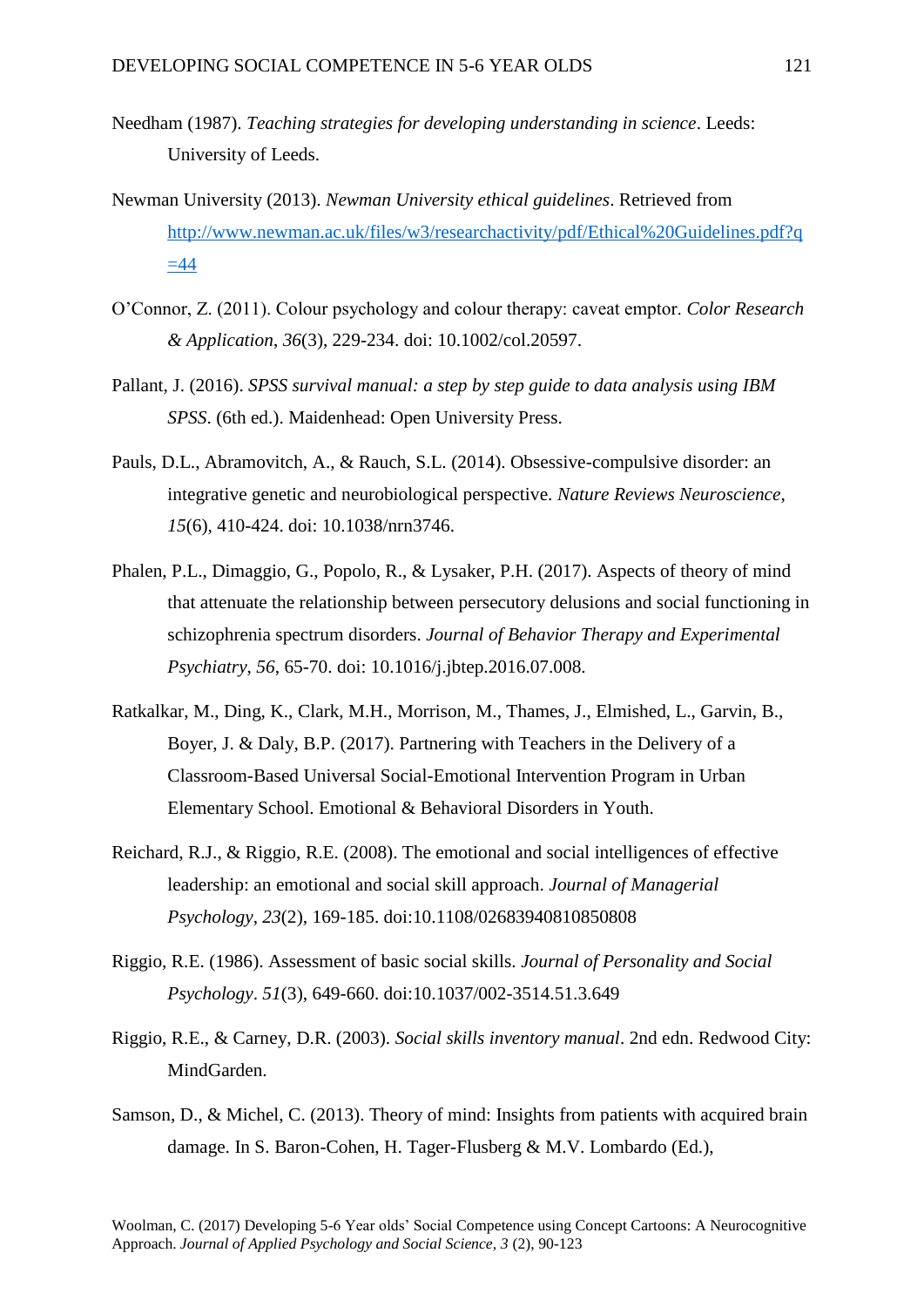*Understanding other minds: perspectives from developmental social neuroscience* (pp. 164-177). Oxford: Oxford University Press.

- Schmälzle, R., O'Donella, M.B., Garcia, J.O., Cascio, C.N., Bayer, J., Bassett, D.S., Vettel, J., & Falk, E.B. (2017). Brain connectivity dynamics during social interaction reflect social network structure. *Proceedings of the National Academy of Sciences*, *114*(2), 5153-5158. doi: 10.1073/pnas.1616130114.
- Schmitgen, M.M., Walter, H., Drost, S., Rückl, S., & Schnell, K. (2016). Stimulus-dependent amygdala involvement in affective theory of mind. *NeuroImage*. doi: 10.1016/j.neuroimage.2016.01.029
- Sexton, M., Gervasoni, A., & Brandenburg, R. (2009). Using a concept cartoon to gain insight into children's calculation strategies. *APMC*, *14*(4), 24-28.
- Sliwa, J., & Freiwald, W.A. (2017). A dedicated network for social interaction processing in the primate brain. *Science*, *356*(6339), 745-749. doi: 10.1126/science.aam6383.
- Sokolov, A., Zeidman, P., Erb, M., Grodd, W., Pollick, f., Frackowiak, R., Friston, K., & Pavlova, M. (2017). Brain network for emotional body language reading: structural and effective connectivity. *Neurology*, *88* 6-215. Retrieved from [http://www.neurology.org/content/88/16\\_Supplement/P6.215](http://www.neurology.org/content/88/16_Supplement/P6.215)
- Stone, A.L., & Walker, L.S. (2017). Adolescents' observations of parent pain behaviors: preliminary measure validation and test of social learning theory in pediatric chronic pain. *Journal of Pediatric Psychology*, *42*(1), 65-74. doi:10.1093/jpepsy/jsw038
- Topkaya, Y., & Simsek, U. (2016). The effect of educational comics on the academic achievement of attitude towards earthquake. *International Online Journal of Educational Sciences*, *8*(3), 46-54. doi: 10.15345/iojes.2016.03.005.
- Tremblay, S., Sharika, K.M., Platt, M.L. (2017). Social decision-making and the brain: a comparative perspective. *Trends in Cognitive Sciences*, doi:10.1016/j.tics.2017.01.007.
- Turner, J., Ivers, C., Keogh, B., & Naylor, S. (2014). *English concept cartoons*. (2nd ed.) Sandbach: Millgate House Publishers.